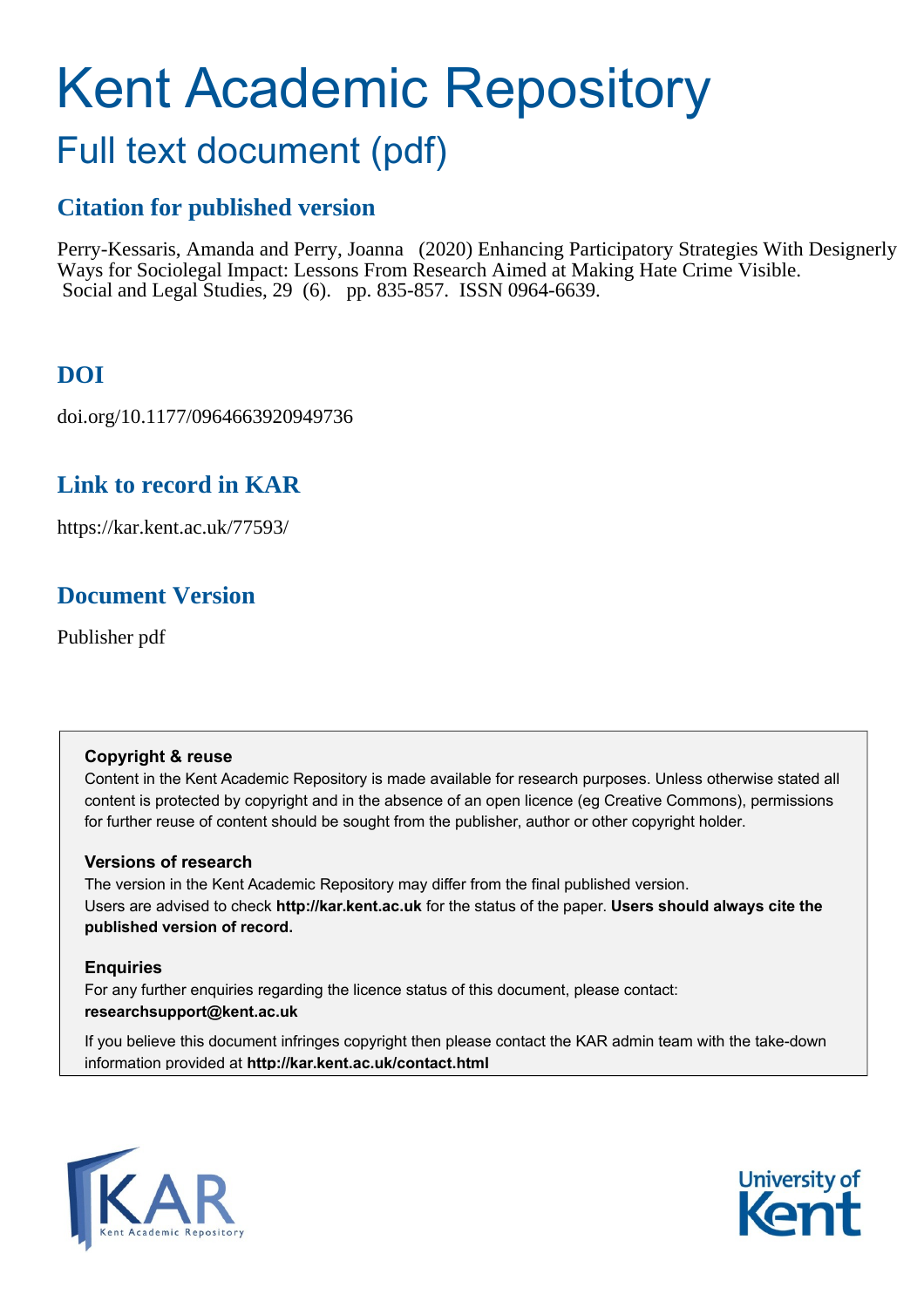Article

 $S$  O C I A L  $O^*$  L E G A L  $S$  T U D I E  $S$ 

Social & Legal Studies 2020, Vol. 29(6) 835–857 © The Author(s) 2020

 $\circledcirc$   $\circledcirc$ Article reuse guidelines: [sagepub.com/journals-permissions](https://sagepub.com/journals-permissions) [DOI: 10.1177/0964663920949736](https://doi.org/10.1177/0964663920949736) [journals.sagepub.com/home/sls](http://journals.sagepub.com/home/sls)



Enhancing Participatory Strategies With Designerly Ways for Sociolegal Impact: Lessons From Research Aimed at Making Hate Crime Visible

Amanda Perry-Kessaris

University of Kent, UK

Joanna Perry Independent Consultant, UK

#### Abstract

This paper draws the attention of impact-curious sociolegal researchers to the potential of participatory research strategies; and proposes that the effectiveness of those strategies can be enhanced by the introduction of 'designerly ways'. It explores and evidences this proposition through the multi-country Facing All the Facts project which aimed to support and accelerate the process of making hate crime conceptually and empirically visible in Europe. The paper concludes that by pursuing the designerly strategy of making experiences, perceptions and expectations around hate crime reporting and recording visible and tangible in artefacts (formal graphics and collaborative prototypes), the project activities generated structured-yet-free spaces in which publics/stakeholders could more effectively participate in practical, critical and imaginative discussion about how things are, and how they might be; and that this has improved the relevance and rigour of the research, and its ability to generate meaningful change ('impact').

#### Keywords

Hate crime, impact, legal design, socio-legal research methods, participatory research, participatory design

#### Corresponding author:

Amanda Perry-Kessaris, Kent Law School, Eliot College, University of Kent, Canterbury CT2 7NS, UK. Email: [a.perry-kessaris@kent.ac.uk](mailto:a.perry-kessaris@kent.ac.uk)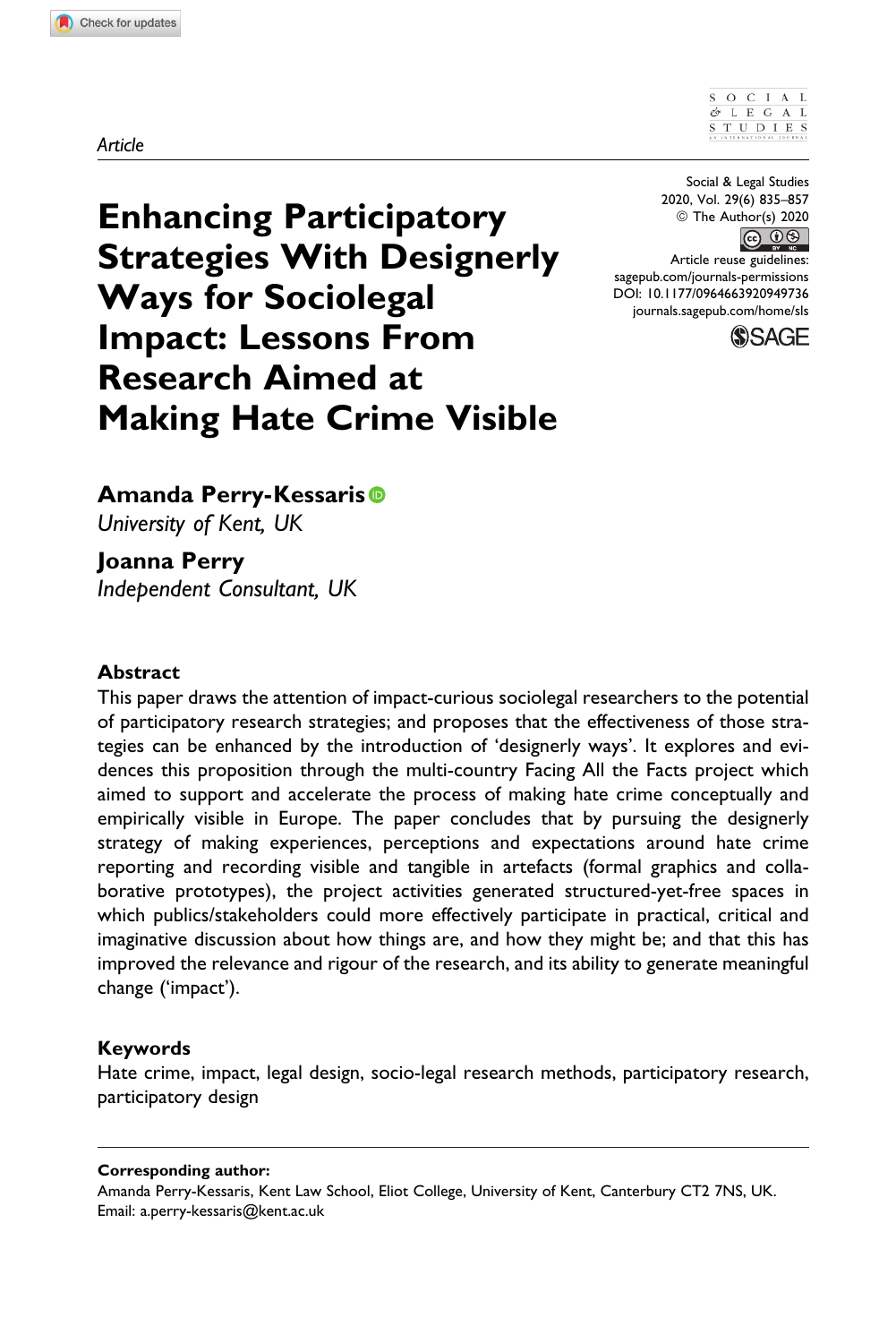#### Introduction

The idea that university-based researchers ought to engage with the non-academic world is now commonplace in the UK and elsewhere. Funders such as the UK Economic and Social Research Council (ESRC), and assessors such as the UK Research Excellence Framework (REF) increasingly require researchers to attend to the 'impact' or 'demonstrable contribution' that their research 'makes to society and the economy' (ESRC website). While this trend is part of a wider, often critiqued, neoliberal agenda across the public sector, it is also:

part of a wider contemporary tendency toward participatory practices in areas ranging from the arts, to industry, to "open" government in which users/publics/ patients/audiences/ communities are invited to take on more active roles in shaping the knowledge, policies and practices of the world around them. (Facer and Enright, 2016: 144 quoted in McDermond, 2018: 160)

Of the many existing approaches to legal research, those that are sociologicallyinformed or 'sociolegal' are best placed to answer the impact/participation call. At minimum, a sociolegal approach to law denotes a core commitment to 'consistently and permanently address the need to reinterpret law systematically and empirically as a social phenomenon' (Cotterrell, 1998: 183). But Roger Cotterrell argues that if their work is to be meaningful, sociolegal researchers must make two additional 'juristic' commitments: firstly, to approach law as a 'practical', as opposed to purely abstract or technical, 'idea'; and, secondly, to seek to protect and 'promote' its 'well-being', rather than merely to exploit, 'unmask or debunk it' (Cotterrell, 2018: 31–33). To do this sociolegal researchers must, and generally do, engage conceptually, empirically and normatively with the non-academic world.

Most academic research is produced in 'Mode 1' – that is, 'within academic institutions' and verified by peer review'. 'Mode 2' research sees knowledge produced 'in the context of its application, being ... verified by its social worth and applicability'. In its most developed form, it is 'co-produced' by academics and publics/stakeholders in a way that 'assumes no hierarchy of knowledge forms', and that sees 'disciplinary and professional boundaries' as 'fluid' (Campbell and Vanderhoven, 2016: 12–13 citing Gibbons et al., 1994 and Nowotny et al., 2001). While Mode 1 research 'is produced in ways that are not deeply oriented to shaping or informing future change', Mode 2 research focuses on the 'overlaps between actualities and potentialities' and is therefore more oriented towards producing change (Julier and Kimbell, 2016: 41).

To the extent that it engages with the perceptions, experiences and expectations of non-academics via, for example, interviews, surveys, archival analysis, content analysis or ethnographic observation (See Creutzfeld et al., 2019), sociolegal research can be seen as operating at the border between Mode 1 and Mode 2. But if the aim is for sociolegal research to produce meaningful change ('impact'), 'it will almost certainly be necessary – but not sufficient – for researchers to interact' with publics/stakeholders<sup>1</sup> in their field (McNamara, 2018: 440). This entails a methodological shift towards 'Mode 2' research.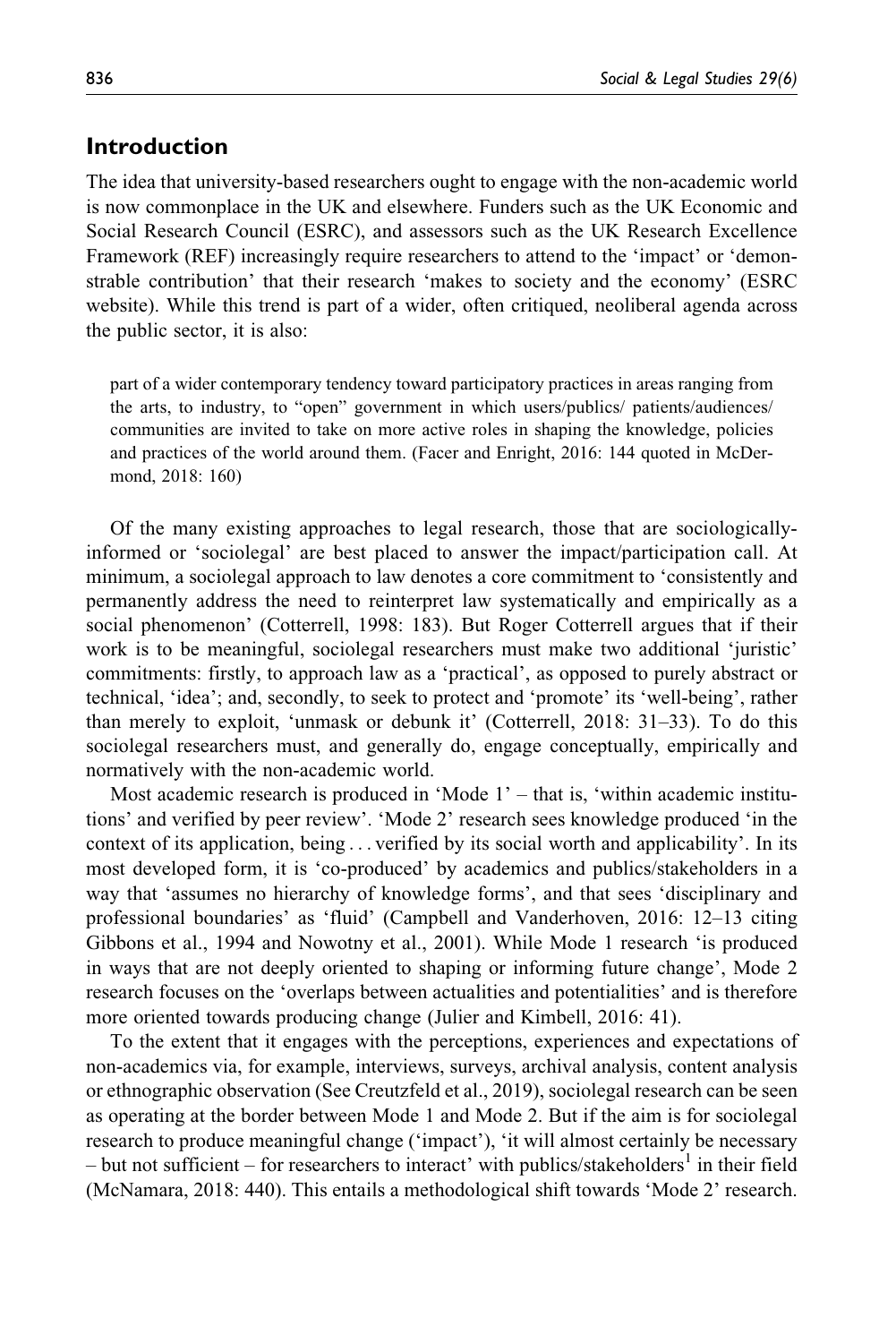Many sociolegal researchers now proactively promise engagement with publics/stakeholders in their funding applications, or retrospectively highlight the depth of their relationships with publics/stakeholders in their REF Impact case studies.<sup>2</sup> But scholarly sociolegal publications that explicitly self-describe as adopting Mode-2 oriented participatory or collaborative strategies remain scarce. One especially innovative example is an exploratory study, Law in Children's Lives (Watkins et al., 2018) in which a digital game was developed with the close and iterative participation of children and experts in childhood. Information provided by children during focus groups was used to generate 'everyday "worlds" or domains' such as 'a school, a park, a shop and a friend's house' within the game, each of which was the site for 'law-related hypothetical scenarios or vignettes' which 'provided the context for a question', the answer. The project was conceived as a 'first step towards' developing resources to 'increase [children's] legal knowledge' and 'develop their legal capabilities' (Watkins et al., 2018: 64, 77–78. See also McDermond, 2018: 160).

This paper draws the attention of impact-curious sociolegal researchers to the potential of participatory research strategies to move a project towards Mode 2, and thereby to improve its relevance, its rigour, and its ability to generate meaningful sociolegal change ('impact'). Furthermore, it proposes that the effectiveness of those participatory strategies can be enhanced by the introduction of strategies from design, in particular those that centre on 'making things visible and tangible'. It explores and evidences these propositions through the example of the Facing All the Facts project  $(2016-2019) - a$ ground-breaking multi-country study, conducted on behalf of a diverse partnership of public authorities and civil society organisations, which addressed a pressing policy question: How can we understand the national implementation of international standards around hate crime reporting and recording, and influence civil society organisations and public authorities to see themselves as part of a victim-centred system, so that hate crime begins to become more visible in Europe?

The paper first introduces the policy-driven aim and objectives of the Facing all the Facts project, and how the project methodology sought to achieve them by combining three strategies: non-participatory (desk-based analysis, interviews), participatory (consultation, workshops) and designerly (making things visible and tangible). It then details the project implementation and evaluates its effectiveness from the perspectives of both the researchers and the participant publics/stakeholders. The paper concludes that the designerly strategy of making things visible and tangible generated structured-yet-free spaces in which publics/stakeholders could more effectively participate in discussions about how things are, and how they might be; and that this has improved the relevance and rigour of the research, and its ability to generate meaningful change ('impact').

#### Facing All the Facts Project Overview

Hate crimes are 'criminal acts motivated by bias or prejudice towards particular groups of people'. The 'bias motivations' that convert a crime – such as property damage, theft, assault or murder – into a hate crime include 'preconceived negative opinions, stereotypical assumptions, intolerance or hatred' that are 'directed to a particular group that shares a common characteristic' such as race, ethnicity, language, religion, nationality,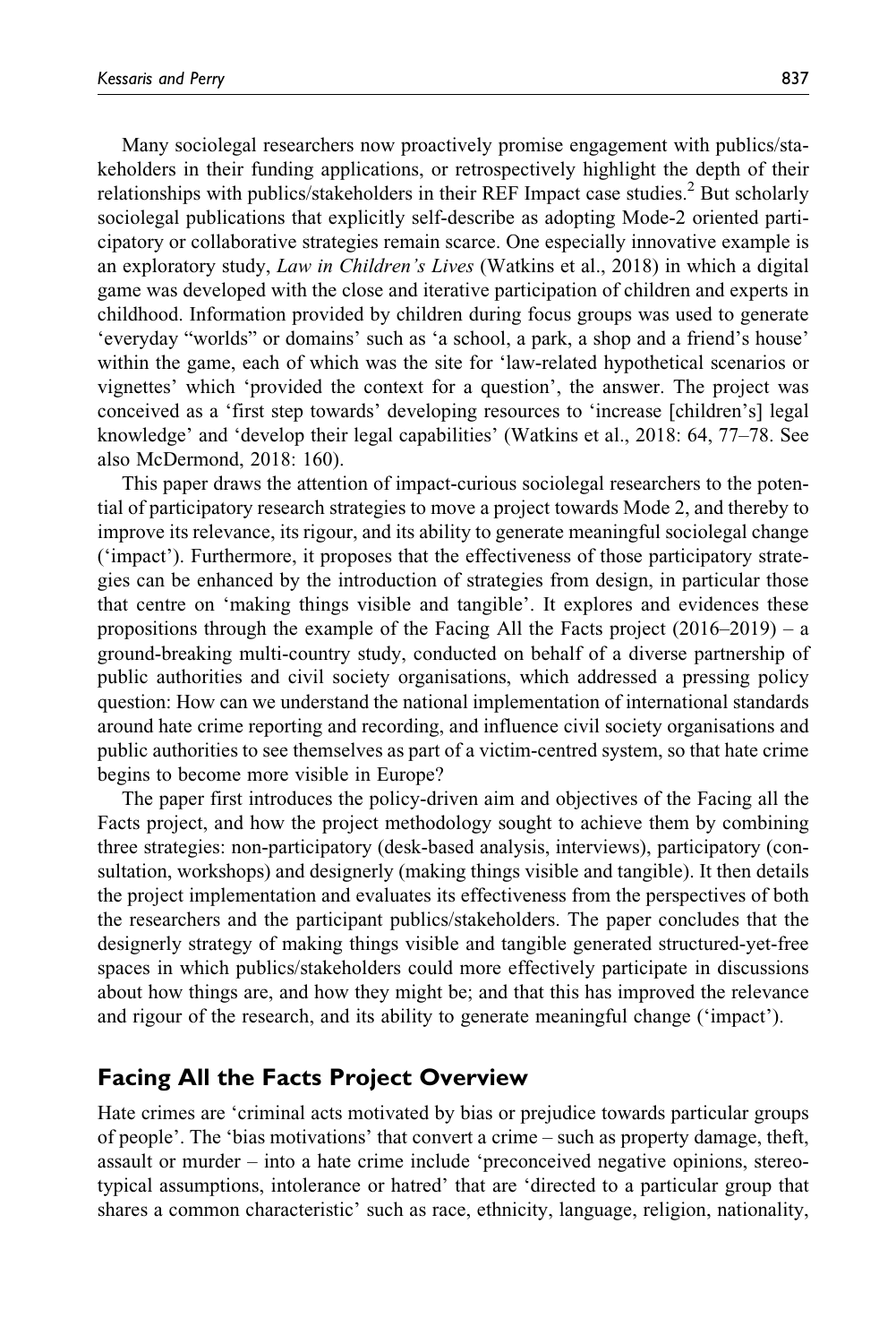sexual orientation, gender and disability (ODIHR, 2009). There is a growing consensus in Europe that a first step to addressing hate crime is to make its nature, prevalence and impact more visible (FRA, 2012, 2018; ODIHR, 2014). But most European countries fail to fully comply with their international commitments to record and monitor hate crime investigations, prosecutions and sentencing decisions (ODIHR, 2018).

Reasons for this slow progress include a lack of trust by victims<sup>3</sup> in public authorities such that they do not report or remain engaged with the criminal justice process; of skill, knowledge and commitment within public authorities to identify, support and protect victims of hate crime; of connection and cooperation, including around information sharing, across public authorities and with civil society organisations (CSOs) that support victims; and of consistency in legal approaches to defining and responding to hate crime (FRA, 2018; Perry, 2016; Schweppe et al., 2018). Indeed, there is active debate about the conceptual contours of hate crime: Which groups and types of crime, and what quality and quantity of 'hate', should fall within its boundaries (Chakraborti and Garland, 2012; Hall, 2013; Iganski, 2008; Perry, 2009)? An interactive timeline showing the development of international standards and their operationalisation is available on the Facing All the Facts website (n.d.). For example, the 1965 Convention on the Elimination of Racial Discrimination (CERD) directed states to criminalise racist and xenophobic violence, but only in 2009 was the term 'hate crime' defined, and then as a political, not legal commitment (OSCE, 2009). The 2012 EU Victim's Directive was the first international legal instrument to use the term 'hate crime'. While its inclusive list of 'protected characteristics' establishes the scope of the hate crime concept, the Directive is silent on other aspects of its definition.

As international efforts to stabilise and operationalise standards around hate crime have intensified, new spaces are emerging for policy actors, activists and academics to collaborate in defining the contours of the field. However, 'fault lines between scholarship and policy' remain in this field as in so many, therefore neither scholarship nor policy is entirely 'evidenced-based' (Chakraborti, 2014).

The resulting deficit of data – and, therefore, of information and knowledge – ensures that hate crime remains less empirically visible, impeding national and comparative efforts to understand hate crime and its impacts and to assess national progress in meeting international standards; effective resource allocation towards hate crime prevention and victim support; and public awareness of hate crime as a problem.

The ground-breaking Facing All the Facts project aimed to support and accelerate the process of making hate crime conceptually and empirically visible in Europe. It covered six countries (Greece, Hungary, Ireland, Italy, Spain and the UK), and was conducted on behalf of a diverse partnership of 11 public authorities and civil society organisations (CSOs) from nine countries (including the Observatory for Security against Acts of Discrimination within the Italian Ministry of Interior, the UK policing lead on hate crime and the National University of Public Service of Hungary) working across institutional boundaries in a live field of criminal justice policy and practice. It was led by a researcher with extensive policy and CSO experience, with methodological input from the (academic) co-author of this paper, and broader input from academic members of the project's advisory group.<sup>4</sup>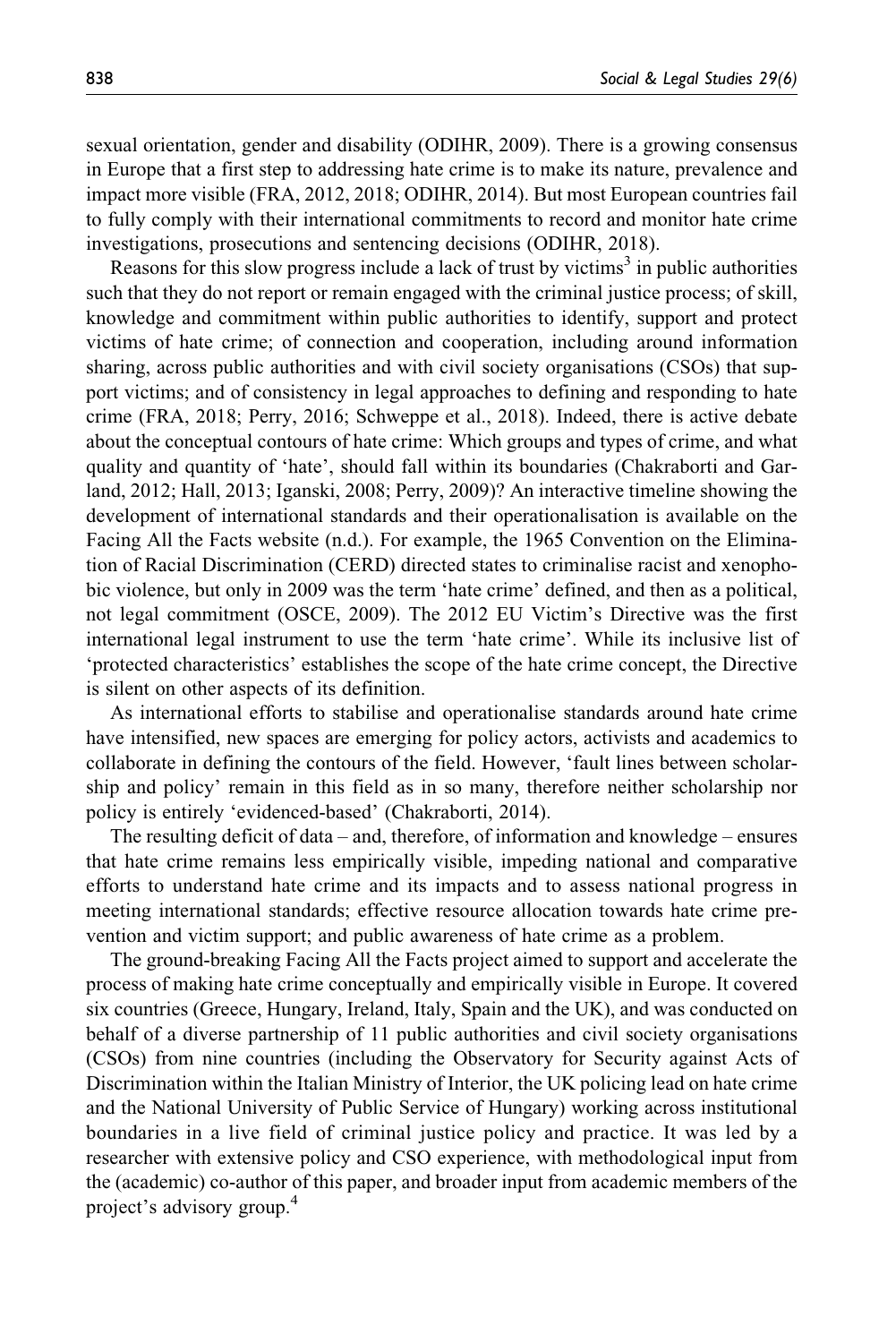The project was sociolegal in the sense that it approached hate crime reporting and recording as a fundamentally social phenomenon. It was 'juristic' in the sense that it was committed to the wellbeing of law as a practical idea. The conceptual wellbeing of law is dependent on its 'unity' as a coherent 'structure of values'. The wellbeing of law as a practical idea, one that is socially meaningful, is dependent on its ability to accommodate and nurtures diversity ('social unity') by 'facilitat[ing] communication' about the 'need' for 'respect' for 'all'; as well as by enforcing that need by challenging inequality and bias' (Cotterrell, 2018: 31, 33 and 170). Hate crime is new conceptual typology of violence, the insertion of which into the existing structure of a legal system generates new shared 'spaces' in which publics/stakeholders can work to address it as an empirical reality (Perry, 2014). In this way the legal system begins to accommodate, respect and nurture diverse, previously invisible, peoples; and it is itself enriched.

The project aim of making hate crime visible was pursued through three interconnected objectives: to develop a holistic and evidence-based understanding of the nature and effectiveness of the 'systems' for reporting and recording of hate crime in the project countries; to generate reflective spaces in which the actors within those 'systems' can share perceptions, expectations and experiences and identify solutions; and to shift those actors and systems towards a more victim-centred, system-based and action-oriented mindsets and practices.

The project methodology, available on the Facing all the Facts website, sought to achieve these objectives by combining three interconnected research strategies nonparticipatory (desk-based analysis, interviews), participatory (consultation, workshops) and designerly (making things visible and tangible). Non-participatory sociolegal research strategies were used primarily to support the objective of improving understandings of current hate crime reporting and recording systems. Participatory and designerly strategies were used not only to deepen that understanding, but also to support the additional project objectives of generating shared spaces and shifting mindsets and practices. The following sections introduce these strategies in turn, highlighting their methodological origins, and evaluating their implementation against both the Facing All the Facts objectives and wider sociolegal concerns.

#### 'Traditional' Strategies

Like most sociolegal projects, Facing All the Facts began with a desk-based analysis of policy and academic literature. This review produced the first ever synthesis of existing international standards on reporting and recording of hate crime into a unified list of 42 standards,<sup>5</sup> as well as important findings about how those standards interrelate, and about their implementation at national level. For example, it was revealed that, with the important exception of the EU Victim's Rights Directive (2012/29), international standards focus almost exclusively on institutions rather than on victims; that CSOs are not foreseen as an integral part of national hate crime reporting and data collection 'systems'; and that institutions are conceptualised as being independent as rather than interdependent and cooperative.

The synthesised standards were used to build an 'assessment toolkit' which was completed by national partners, eventually producing a 'national system report' for each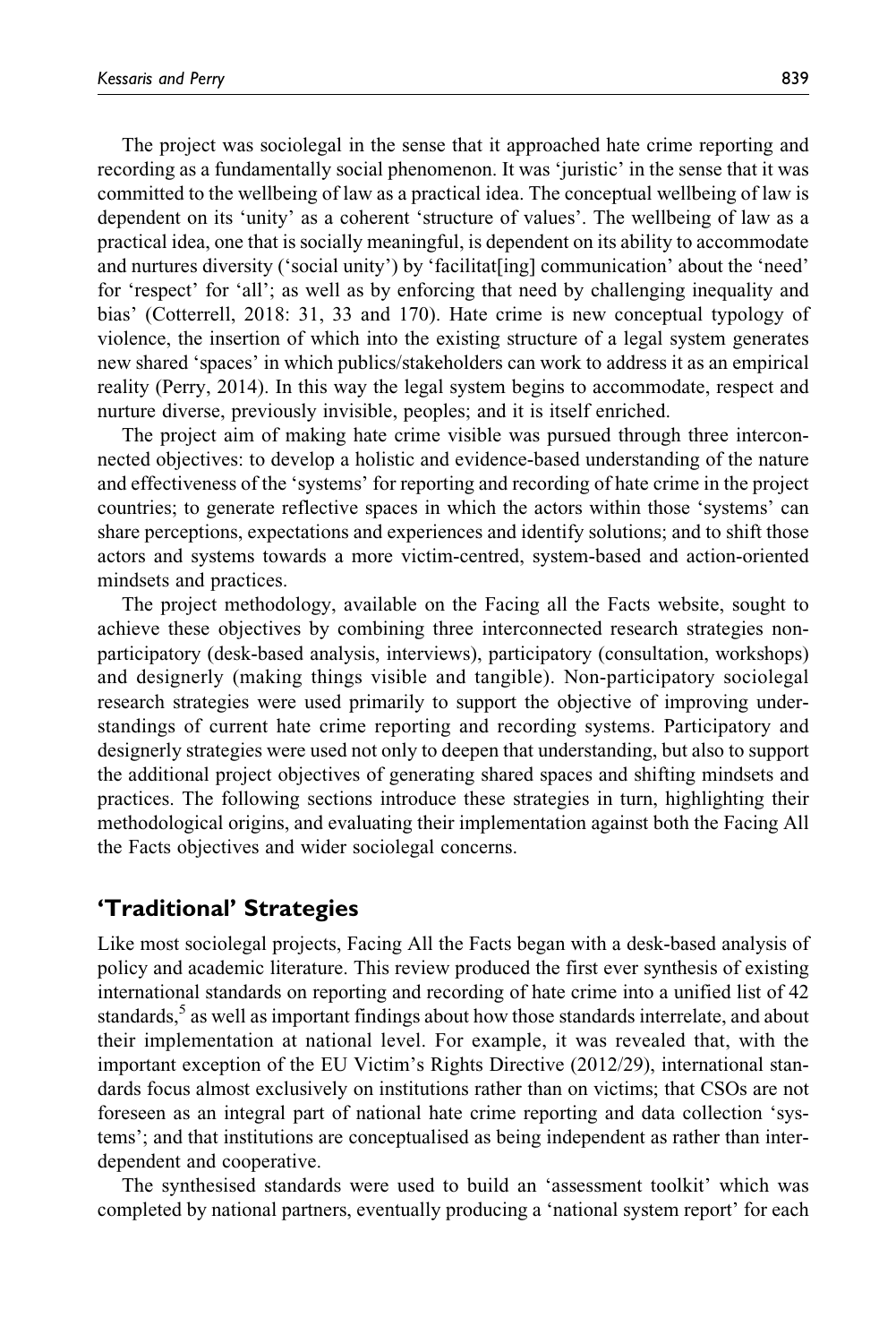project country assessing the effectiveness of relationships between key 'actors' that underpin (or ought to) the national hate crime reporting and recording 'system'. Five categories of 'system actor' were identified. Firstly, some civil society organisations (CSOs) have commitments to record hate crime as reported to them by victims or witnesses. Secondly, criminal justice authorities, including law enforcement agencies, are the first point of contact for most victims choosing to report, and have the strongest recording obligations under international standards; prosecution services, which have important relationships with law enforcement and are obliged under international standards to record hate crime data; and judicial bodies, which are obliged under international standards to record data on implementation. Thirdly, ministries, often of interior and justice, collate and review the data recorded by other agencies and set frameworks for data sharing. Fourthly, intergovernmental organisations (IGOs) use data provided by national authorities to track hate crime across countries, provide spaces for knowledge exchange, and assist with technical capacity building. Finally, the 'general public' are both part of the context within which the 'system' operates and stakeholders within it.

The effectiveness of relationships between these 'system actors' was assessed as 'good' adequate' or 'inadequate' on two dimensions: the policy and technical 'frameworks' that allow for reporting, recording, sharing and analysis of hate crime data; and the 'action' that is taken to implement those frameworks and to respond to the results. By separately detailing the 'frameworks' for hate crime reporting and recording, and the 'action' taken to implement that framework, the toolkit makes visible both whether a system is relatively superficial (framework only) or meaningful (framework plus action), and the dynamic nature of the underpinning 'relationships'.

Finally, in-depth interviews were conducted with 'change agents' – that is, actors who shift processes or perspectives within the system – to understand what factors determine the effectiveness of relationships within the system (32 overall, at least five per project country) in specific contexts and circumstances. For example, change-agents were asked to share their perspective on the 'story' of hate crime in the country – what were the key events that shaped the national consciousness about hate crime? Their answers informed detailed national chronologies for each national system report.

These 'traditional' sociolegal research methods yielded important new insights into current hate crime reporting and recording, and their rigour and relevance was enhanced by continuous consultation with national partners drawn from publics/stakeholders in each project country. But the Facing All the Facts project aimed to go further – to generate reflective spaces and to change mindsets and practices. This required the more active participation of publics/stakeholders – an engagement that goes beyond being the object of the research, or responding to the questions of the researcher. For this reason, the project turned to participatory research strategies.

#### Participatory Strategies

Participatory research is 'both a range of methods and an ideological perspective' (Participatory methods website, n.d.). It refers to a particular 'style', the 'unity and justification' of which lie less in a specific set of 'concrete research methods', more in an 'orientation ... in favor of the possibility, the significance, and the usefulness of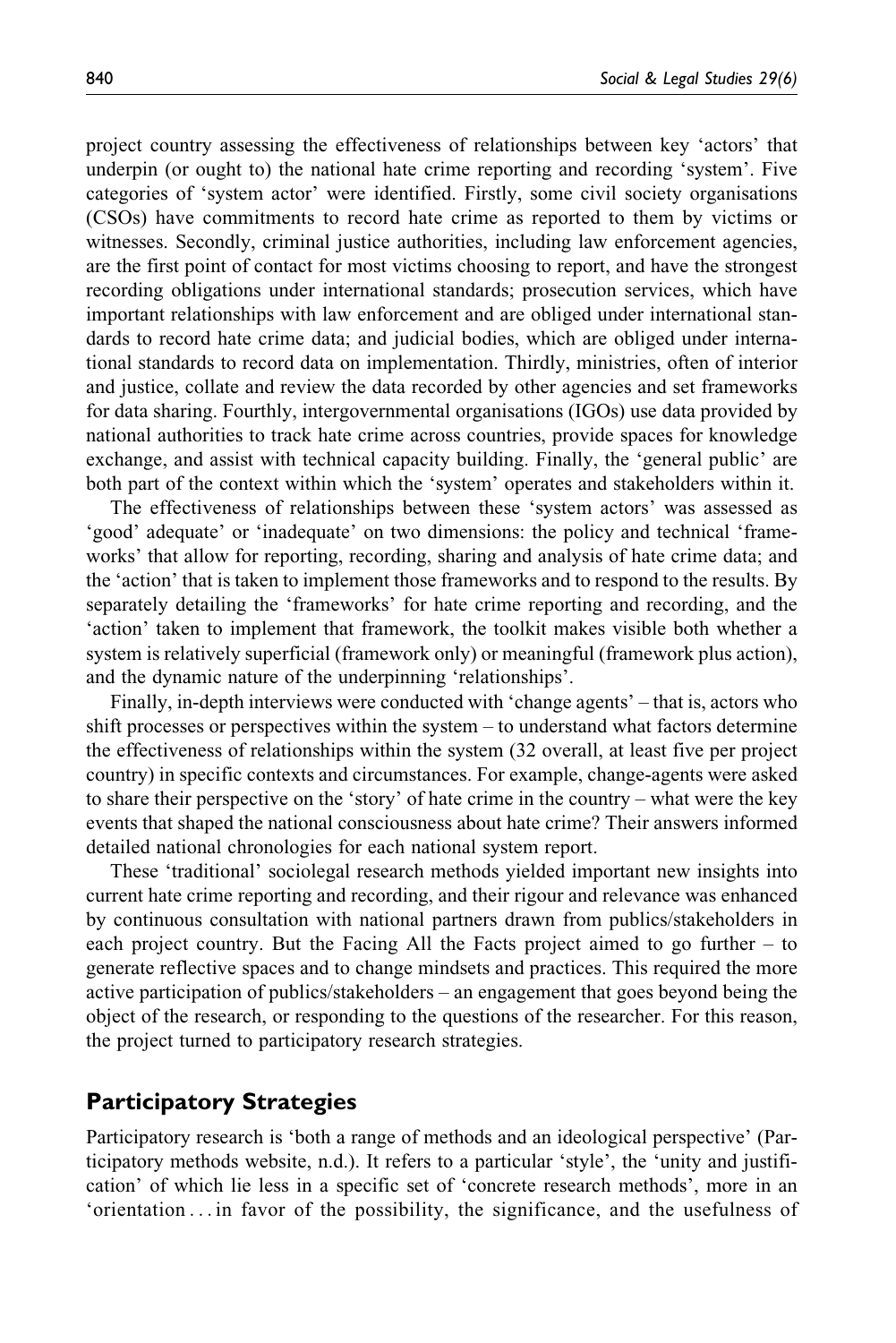involving research partners in the knowledge-production process' (Bergold and Thomas, 2012: 42). At its core are two principles: that 'the subjects of the research become involved as partners in the process of the enquiry, and that their knowledge and capabilities are respected and valued'. Examples of participatory strategies are wideranging, include crowdsourcing, focus groups, mapping and video diaries (Participatory methods website, n.d.).

Participatory methods are especially relevant to projects aimed at generating meaningful change because it is '[t]he ways in which things get done, ideas are generated, processes develop, and outputs take shape through people being together in a shared space (embodied connection)' that are 'productive of impact'; not the mere 'fact or state of collaboration' (Campbell and Vanderhoven, 2016: 56).

In order to achieve its (Mode 2-oriented) objectives of deepening the understanding of hate crime reporting and recording revealed by 'traditional' strategies, generating reflective spaces, and shifting mindsets and practices, the project brought together 'system actors' (about 100 total) in 12 participatory workshops (two per project country). A typical example would include civil society activists with direct experience of supporting victims, police and prosecutors with direct experience of investigating/prosecuting and recording hate crimes, statisticians responsible for reviewing data and deciding on publication, and ministry officials responsible for resource allocation. The workshops were designed to enable valuable dissenting opinions to be expressed freely, in mixed groups of civil society and public authority actors, without fear of repercussions. For example, all quotes, even where anonymous, were presented in context for clearance by the relevant participant; and it was decided that Perry-Kessaris would not attend any of the workshops for fear that her outsider status would cause anxiety or confusion.

By their very attendance at the workshops, participants made visible to themselves and to others, often for the first time, the actual/potential 'system' for hate crime reporting and recording it their country. But many of these system actors had never met, and their agendas and perspectives, around hate crime and more generally, varied greatly. Participatory strategies are well suited to such contexts because they treat 'difference' is 'an asset' and 'mutual curiosity about the knowledge and ability of those on the "other side"', and about 'what one can learn from them', as vital (Bergold and Thomas, 2012: 42).

The Facing All the facts participatory workshops centred on consensus-building activities designed to enable publics/stakeholders to engage freely with each other as expert critical friends, to see and experience things from each other's point of view, to share information openly discuss issues such as reliability and validity, and to consider how they might help each other. For example, workshop participants were asked to 'take on' the perspective of another system actor when considering specific questions such as: what does 'hate crime' mean, and what resources and relationships do you 'need' in order to address it? Furthermore, participants worked in small mixed groups to imagine, from the perspective of a victim, the actual and potential 'journey' through the national system of an imaginary case of racist assault. Such consensus-building activities are useful because they allow participants not only to 'play[] out scenarios', but also to perform 'collective, speculative tinkering, or bricolage':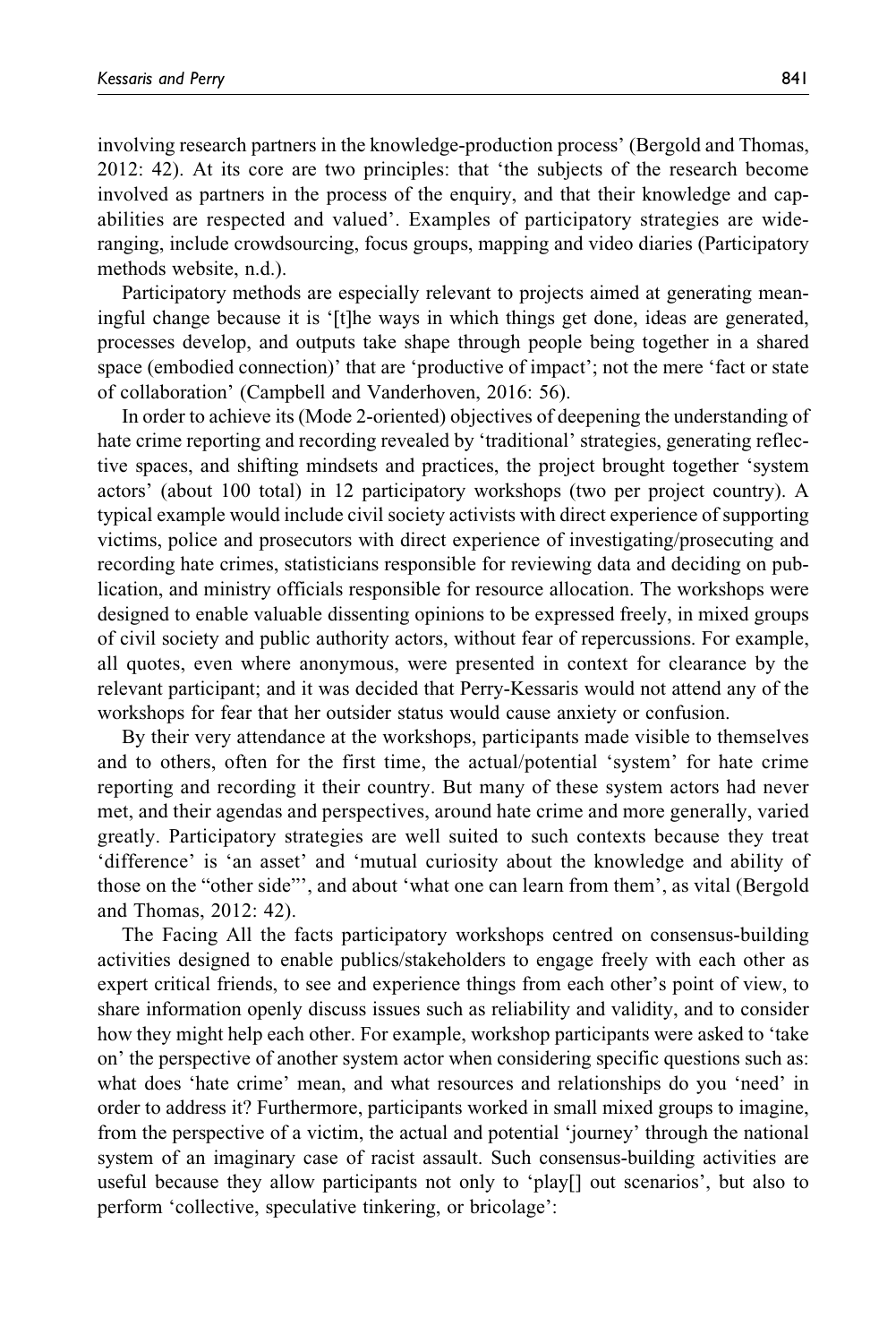they play with heterogenous concepts, strategies and actions with which various individuals in the group have experience, and try combining them until they create a new scenario that they collectively agree will work. (Innes and Booher, 1999: 13)

But participation in participatory research does not come naturally. Consensusbuilding and other participatory exercises entail disruption to professional, cultural and social structures and practices – structures and practices that are likely to be especially robust and divergent among those who work in, around and against legal systems, and even more so where their focus is the sensitive topic of hate crime. To generate shared understandings, reflective spaces and shifts in mindsets and practices among a diverse range of publics/stakeholders requires that 'the boundaries of the communicative space, the type of participation leadership, opportunities to express anxiety and the balance between order and chaos must be continually negotiated'; and that researchers and participants are able to accommodate results that are 'necessarily paradoxical and contradictory' (Bergold and Thomas, 2012: 14).

The Facing All the Facts project sought to mitigate the risks, and enhance the effectiveness, of participatory strategies by combining them with 'designerly' strategies that centre on making things visible and tangible.

#### Designerly Strategies

'Everybody designs who devises courses of action aimed at changing existing situations into preferred ones' (Herbert Simon, 1969). Design as a field of scholarship and practice involves the creation of everything from artefacts and sounds to processes, systems, and experiences. In recent decades, design-based processes, tools and mindsets, sometimes referred to as 'designerly ways' (Cross, 2006), have been deployed in an ever-wider range of other fields, from commerce to public policy, often under the misleadingly partial title of 'design thinking' (Kimbell, 2011: 286, 2012: 134–136 and 142). Of these, the field of 'social design' is of particular relevance to sociolegal research.

The idea that design is a social phenomenon – that is, created through and constitutive of social interaction, can be traced to the Arts and Crafts Movement and the Bauhaus school of design, via 'participatory design' or 'co-design' which emerged from a Scandinavian information technology-driven effort to 'rebalance power and agency among managers and workers' in 1970s (Bannon et al., 2018: 1; Emilson, 2014: 23. For an overview see Simonsen and Robertson, 2012). Today, social design aims to 'meet social needs' around, for example, ageing, loneliness, violence, nutrition, entertainment or infrastructure whilst/through creating 'new social relationships or collaborations' (Manzini, 2015: 11 quoting Murray et al., 2010). It is built around participatory strategies in the sense that the intended users of the output – which may be, for example, an artefact, environment, service or event – become 'co-researchers and co-designers exploring and defining the issue, and generating ... ideas' (Kimbell, 2015: 64). What is distinctive about participation in a social design context is that 'expert' social designers provoke and facilitate 'non-experts' to become 'diffuse' designers (Manzini, 2015: 77) by using design-based tools, mindsets and processes (IDEO, 2015). Ezio Manzini argues that by engaging non-designers in designerly ways, social designers 'stimulate' and 'cultivate'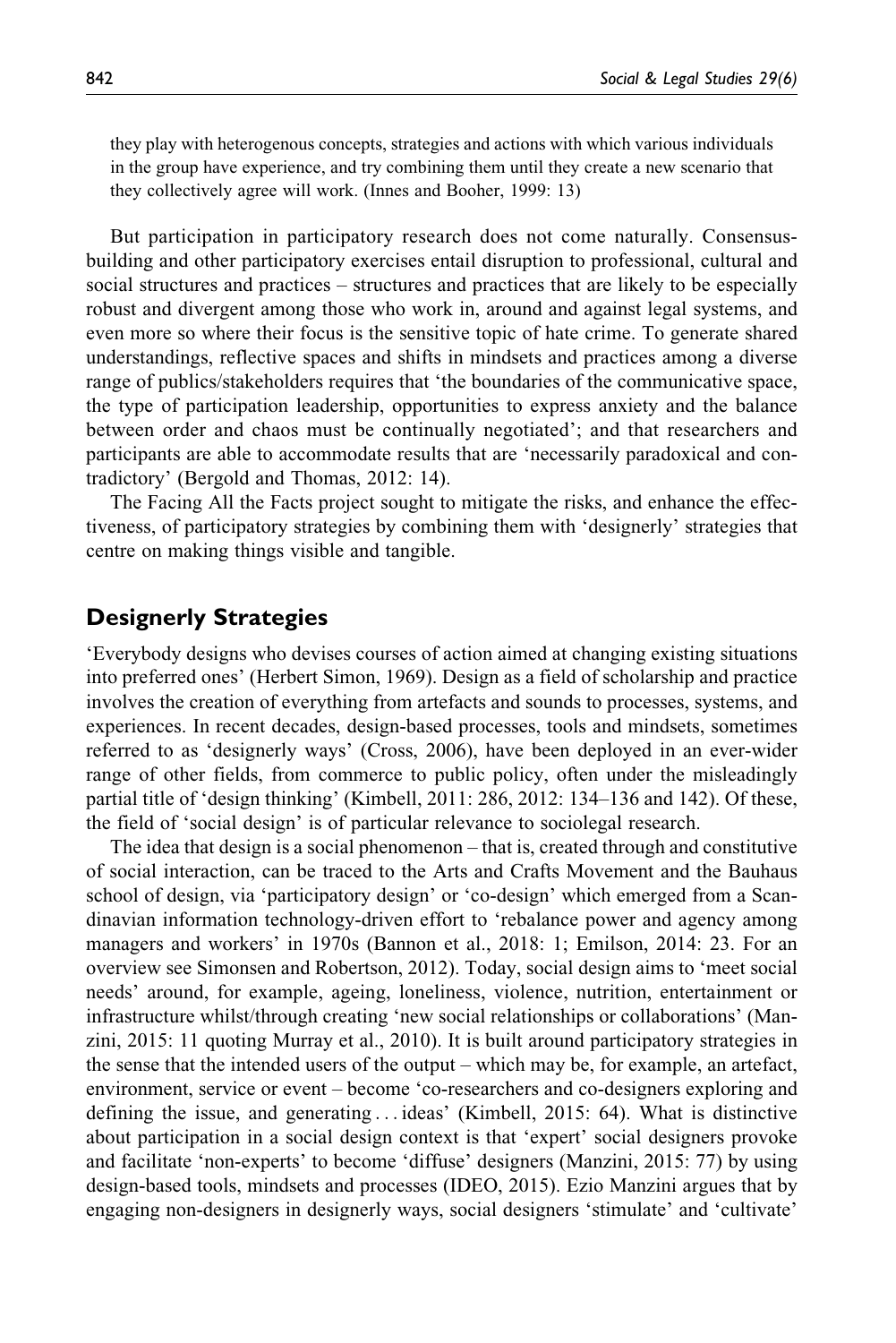three senses: the critical sense – that is, 'the ability to look at the state of things and recognise what cannot or should not be acceptable'; the imaginative sense – that is, 'the ability to imagine something that does not yet exist'; and the *practical* sense  $-$  that is, 'the ability to recognise feasible ways of getting things to happen'. Social designers do this – they 'make things happen' – in five ways: by making things 'possible and probable', 'effective and meaningful', 'replicable and connected', 'local and open' and 'visible and tangible' (Manzini, 2015: 31 and 77).

The application of designerly ways to legal practice, legal activism and policymaking has grown rapidly since around 2013, increasingly under the title of 'legal design'. Amanda Perry-Kessaris has argued that this in part because lawyers and designers share an interest/ability/need to be simultaneously practical, critical and imaginative; that sociolegal researchers too have much to gain from exploring designerly strategies; and that they ought to begin with those that centre on 'making things visible and tangible' in artefacts (Perry-Kessaris, 2019).

One way in which designers make things visible tangible is in formal graphic outputs such as diagrams. These can be seen as part of a wider landscape of information design which, in its legal iteration, is intended to make visible complex legal phenomena in an uncomplicated way so that they become 'more accessible and understandable' (Haapio and Hagan, 2016: 182–183). For example, there is a growing global expertise in, and professional acceptance of 'visual contracts' (see Passera, 2015).

A less well-understood way in which designers make things visible and tangible is in prototypes. Prototypes – of artefacts, spaces, processes and systems – can be thought of as practical, critical and imaginative drafts. Prototyping is favoured by social designers because it focuses minds at the intersections between the 'actual' and the 'potential' (Julier and Kimbell, 2016: 39). Done collaboratively, prototyping generates shared spaces for understanding and reflection. For example, in The Neighbourhood project social designers use 'prototyping as a way to evoke and explore possibilities and dilemmas' in districts in Malmo that are 'marked by social exclusion' (Emilson, 2014: 19). The relevance of collaborative prototyping to social science research was surfaced in the ground-breaking ProtoPublics project, led by Guy Julier and Lucy Kimbell, which was motivated by the observation that design research combines the practice of designing, which is about 'the generation and exploration of futures', with the practice of researching, 'which is in essence about understanding the past or the present but which may be used to inform decision making about the future' (Julier and Kimbell, 2016: 39); and which aimed to 'clarify how a designoriented approach complements and is distinct from other kinds of cross-disciplinary, co-produced research in relation to social issues'. Five interdisciplinary academic teams were assembled, each of which co-designed a social science sub-project around a physical prototype. For example, one team explored the rules governing hitching a lift, developing a visible and tangible 'Hitching Kit' game (ProtoPublics Website, n.d.). That project revealed two important contributions of prototyping to participatory research. Firstly, collaborative prototyping enabled participants 'from different backgrounds and with different capacities', including those who 'previously did not know each other, to share information and perspectives, generate ideas and engage in sensemaking together' and, in so doing to develop interpersonal trust (Julier and Kimbell,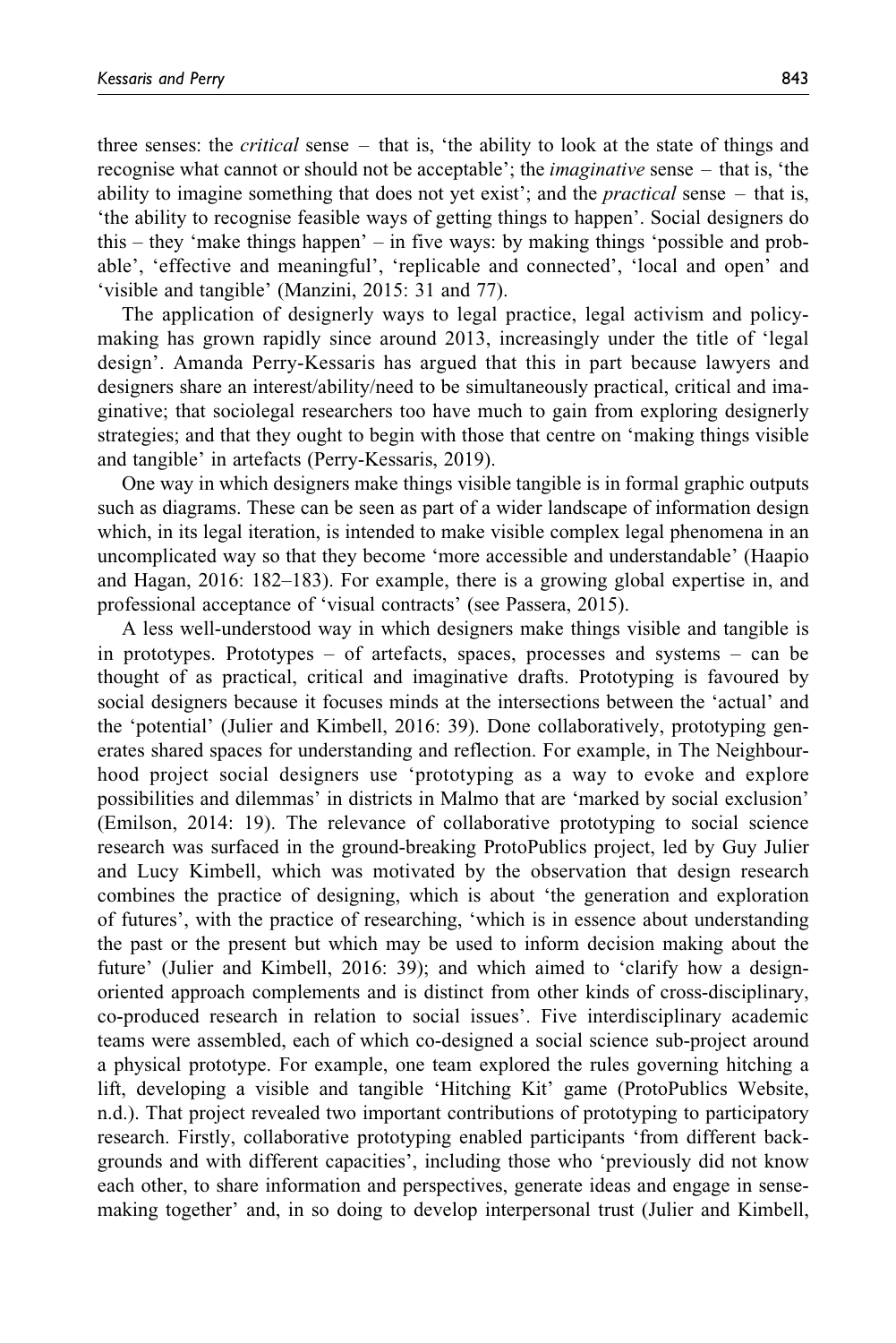

Figure 1. From actuality to actuality-potentiality. Adapted from Julier and Kimbell, 2016: 40. Illustrator Holly MacDonald. © University of Brighton. Reproduced with permission.

2016: 24). Secondly, prototyping helped participants to navigate between the actual and the potential. By creating 'visual outputs that foreground people's current experiences of a social issue' or 'mockups... that project how things might be in the future' participants were able to 'instantiate in the present', digitally and/or materially, 'provisional aspects of the future (Julier and Kimbell, 2016: 41). The ability to focus participants' attention on the intersection between the actual and the potential in this way is invaluable to a project that seeks to generate meaningful change. Indeed, referencing Figure 1, Julier and Kimbell go so far as to propose that 'coproduced design research' might be acknowledged as a new Mode 3: 'concentrated at the intersection between research and change, with a focus on mediating between actualities and potentialities' – between how things 'are now and how they might be' (Julier and Kimbell, 2016: 40).

Working from a sociolegal perspective, Amanda Perry-Kessaris (2017, 2019) has argued that it is useful to think of socially designed artefacts as generating 'structured-yet-free spaces'. The structure is established by the constraints present in the artefacts themselves and in the processes through which they are made. Within that structure are freedoms to reflect upon multiple experiences, perceptions and expectations; and to experiment with accepting, amending, or rejecting options. Furthermore, she has argued that such structured-yet-free spaces are of special relevance to sociolegal researchers because they mirror a specific tension between structure and freedom that is inherent in the 'juristic' sociolegal commitment to the wellbeing of law as a practical idea. On the one hand, if you care about the 'wellbeing of law' then you must care for its structural coherence, for legal systems that do not fit together cannot function. On the other hand, if you care about law as a 'practical idea' that is socially meaningful then your thinking and practice must accommodate and nurture social and legal diversity, and the *freedom* that makes it possible (Perry-Kessaris, 2019). The navigation of this tension requires the kind of simultaneously practical, critical and imaginative thinking to which social designers are specifically directed, and which are made more possible in the structured-yet-free spaces that they generate. So the Facing All the Facts project deployed the designerly strategy of making things visible and tangible in both formal graphics and collaborative prototypes.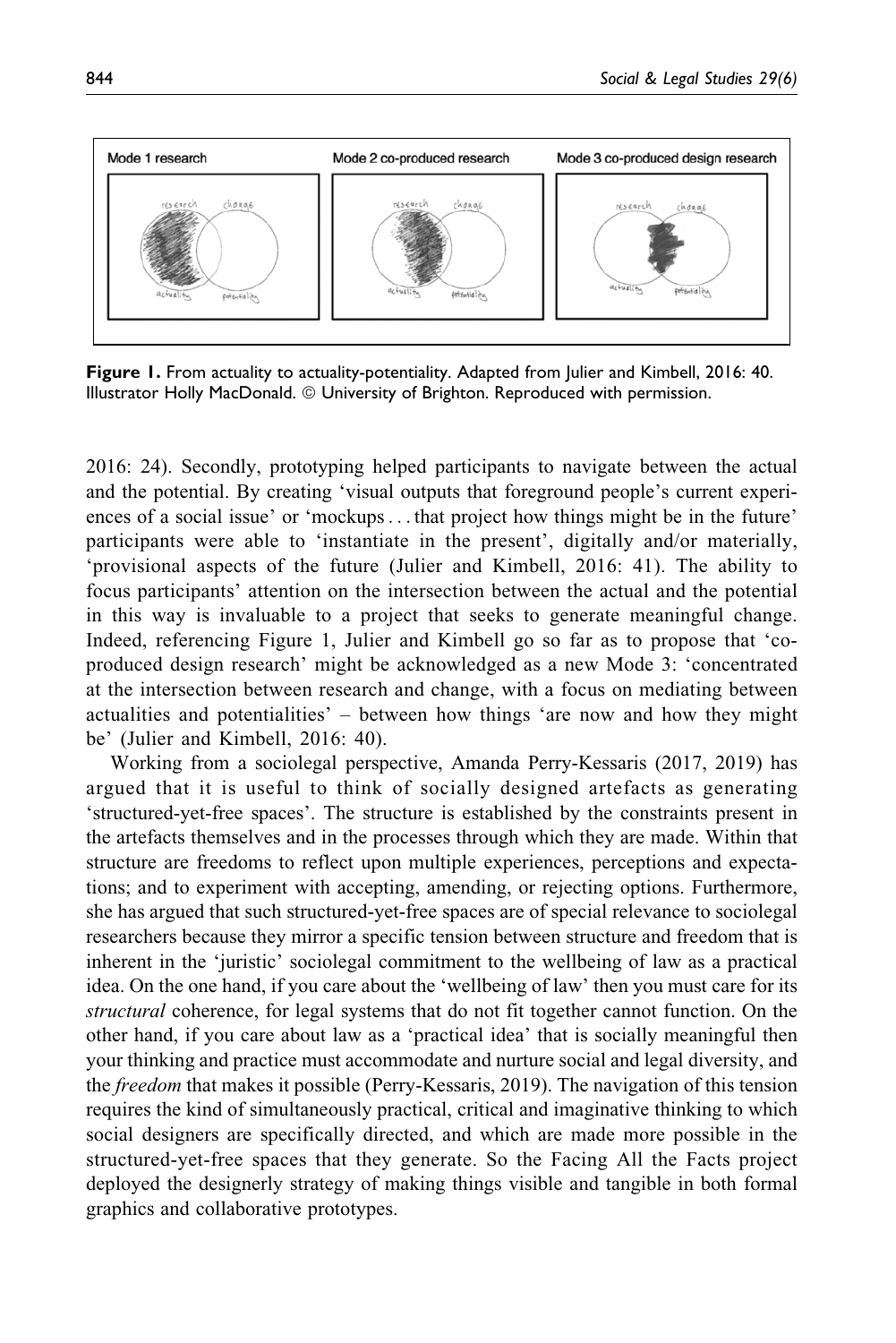

**Figure 2.** Enhancing participatory strategies with designerly tools, mindsets, processes and artefacts. Image (c) Amanda Perry-Kessaris 2019.

#### Making Hate Crime Visible and Tangible in Graphics and Prototypes

Figure 2 sets out the Facing All the Facts project deployed the designerly strategy of making things tangible in artefacts. Publics/stakeholders were given tools (such as paper and string, and a template system diagram), encouraged to adopt mindsets (such as experimentation) and engaged in processes (such as prototyping) that resulted in artefacts (prototypes, graphics). And each type of artefact was fed back as a 'tool' in the creation of the other. Detailed guidance on how to plan and run these activities is available on the Facing All the Facts website.

Participants were invited to feedback during the workshop, and to provide additional post-workshop feedback via email. Feedback was also obtained from project partners and, informally, from inter-governmental organisations (IGOs).

The following subsections evaluate the use formal graphics and collaborative prototypes in the Facing All the Facts project according to whether and how, according to publics/stakeholder feedback, it enhanced participation and, thereby, the relevance, rigour and potential impact of the research.

#### Prototyping

We have explained above that consensus-building activities introduced a participatory dimension to the workshops (see Participatory Strategies). Here we explain how those activities used collaborative prototyping to deepen participation and focus, using the example of an activity centred on mapping the national hate crime reporting and recording system.

As part of each consensus-building activity, groups of diverse actors engaged co-plotted facts (such as what data is/not captured at each stage of the 'journey' of a hate crime case) and expert perceptions (such as the strength of inter-institutional relationships within the national 'system') onto a large adhesive wall-mounted surface ('sticky wall'). They worked together to attach, move and remove labelled cards and coloured string in a physical process of negotiation and debate across professional, social and cultural 'divides'. For example, the actual/potential national system for hate crime reporting and recording was prototyped as follows. The workshop leader set out on the sticky wall a skeleton map of key system actors using coloured cards labelled (in English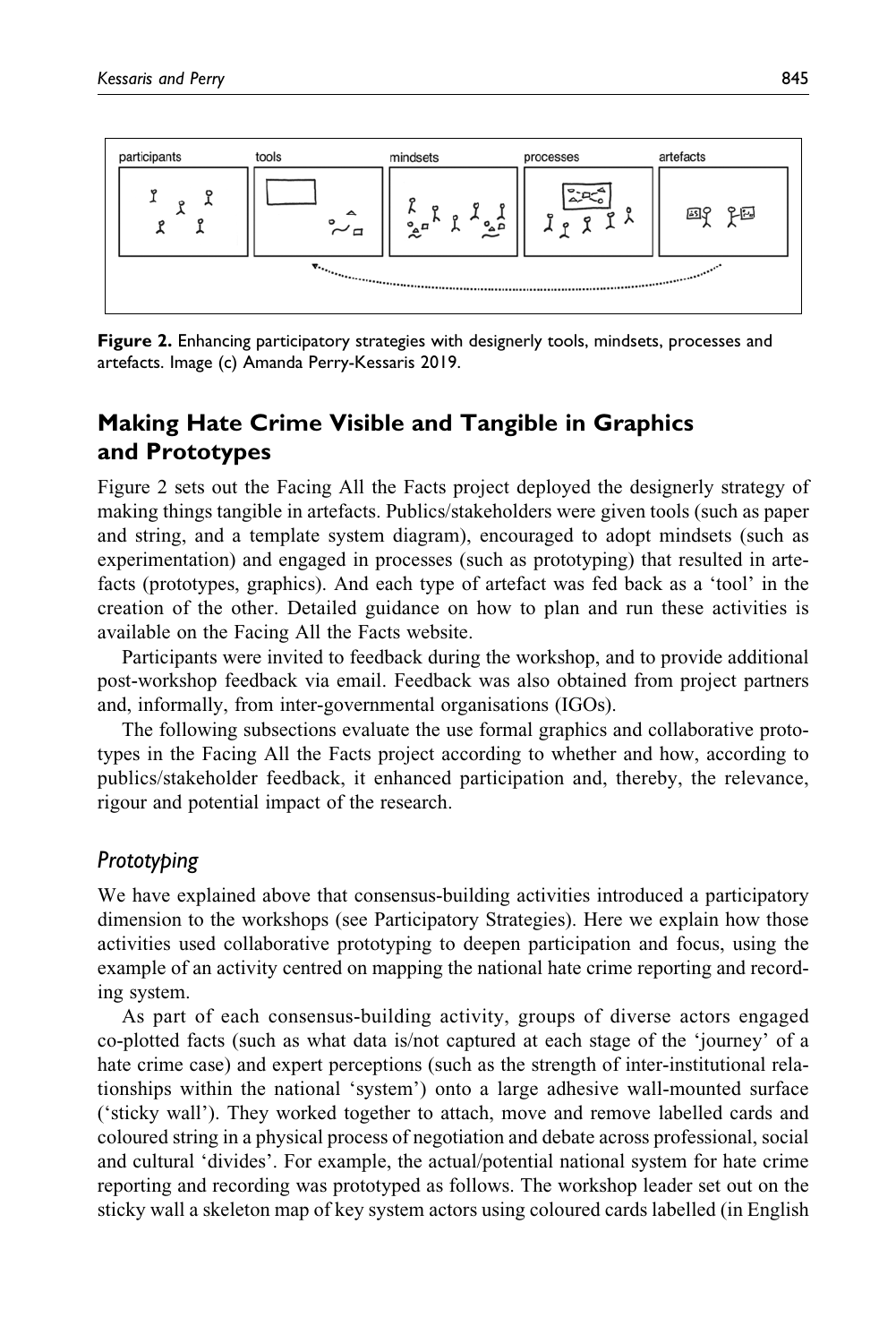and the national language) with black marker. Participants negotiated towards an agreed assessment of the effectiveness of the relationship between those actors, representing their finding in red, yellow or green thread (or in instances of disagreement, threads). Following moderated discussion participants were asked to agree and post on the wall priority actions for improvement. The result was a prototype of the actual/potential national 'system' (Figure 3). These prototypes then informed both the formal graphic artefacts (see below) and the text-based national reports (see above).

Participant feedback and action revealed that collaborative prototyping enhanced the level and quality of participation. Collaborative prototyping represented a complete (non-hierarchical, boundary-crossing and experimental) departure from traditional workshop, meeting and training formats that many participants, especially those working in a public authority context, are used to. 'This way of working is not usual for me', reported one CSO actor. Indeed, several participants associated with a public authority reflected that the 'novelty factor' of the sticky wall and coloured string undermined the 'seriousness' of the activities. Another suggested that it was risky to use it at a 'one-off' event, suggesting it could not be fully accepted as a credible way to engage until it had been introduced and regularly used in the more formal public authority contexts. However most demonstrated a clear openness to engaging with these strategies during the workshops, and formal feedback was overwhelmingly positive. For example, they reported that the activities were engaging and productive, allowing them to construct and critique a fuller picture of hate crime recording and data collection. They commented that it was 'useful to see and compare peoples' perceptions', 'interesting to look another person in the eye and admit that the relationship could be improved', and 'quite rewarding, because even though we agreed, we also had discrepancies'. 'The most positive thing is that it reflects many elements'. Finally, most participants chose to record the final state of the sticky wall in a photo at the end of each workshop, thereby suggesting that they found it to be valuable, as well as making it possible for them to reflect on it and/or share it with other publics/stakeholders after the workshop.

Participants also indicated, both in their feedback and in their actions, that their participation in the workshops improved the likelihood of meaningful change from the wider research project. Firstly, they reported that they found it helpful to connect, often for the first time, with other system actors. Secondly, they reported that they learned new information and valued the opportunity to share knowledge. Thirdly, every workshop saw at least one country-specific recommendation agreed among participants which was then fed directly into the final research outputs; and several workshops saw participants agreeing specific actions on cooperation. For example, meetings were arranged to further discuss how hate crime recording and data collection might be improved between one or more institutions, a Ministry of Interior committed to publishing previously unavailable information, and a CSO decided to coordinate a national CSO reporting and recording network.

#### Formal Graphics

The Facing All the Facts project generated two sets of formal graphics: 'national system maps' (Figure 4) and 'journey of a hate crime case' (Figure 5). Final versions of the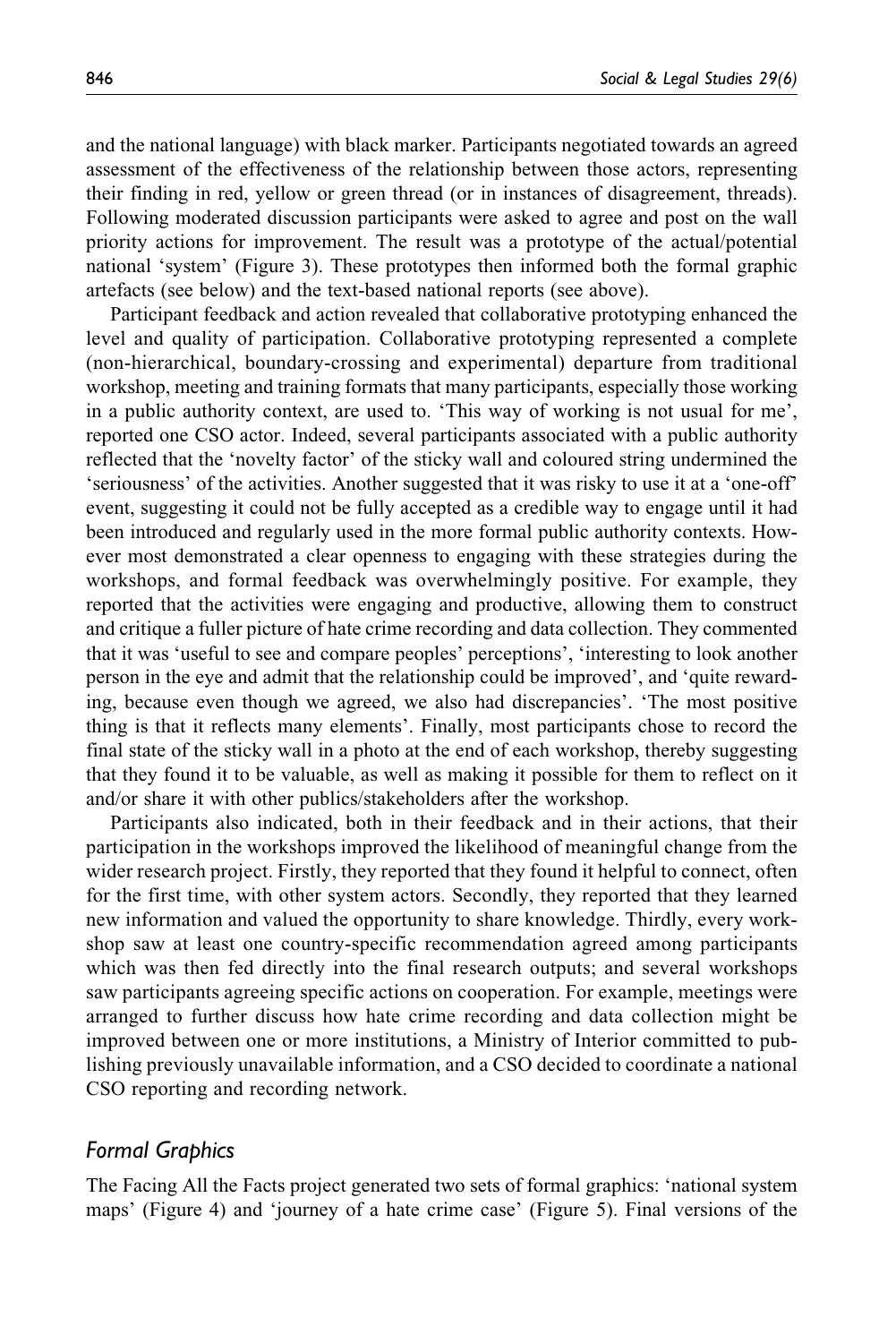

Figure 3. Collaborative prototyping in workshops. Photo credits Joanna Perry. Image CC-By-4.0 2019.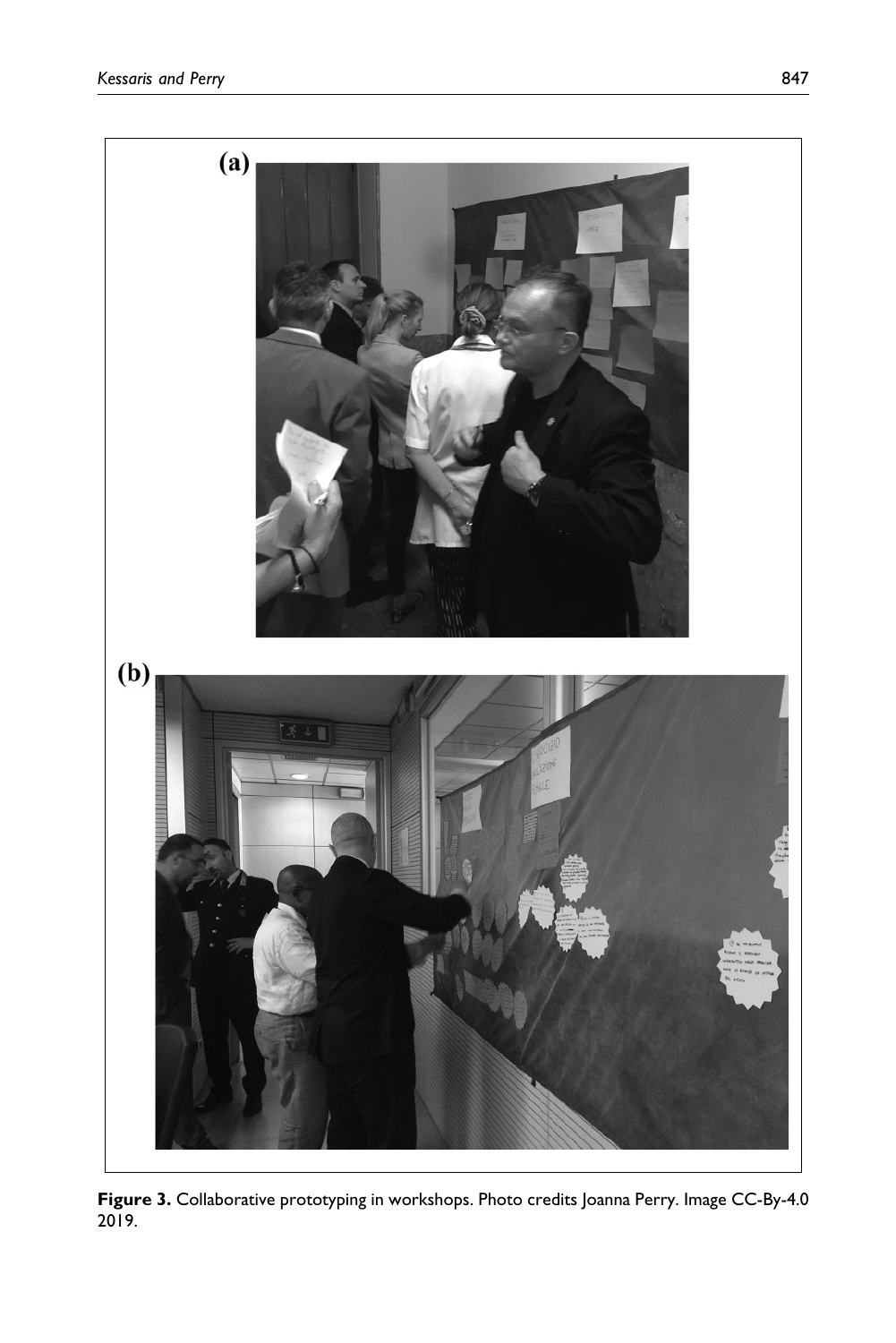

Figure 3. (Continued.)

project graphics are included in the national system reports available on the project website; and an instructional video on how to use the graphic as a training and development tool has since been developed as part of an online learning module for decision makers and is available on the Facing the Facts website.

The making of these graphics involved challenges that are common in information design. In particular, it was difficult to achieve the necessary degree of granularity, whilst remaining accessible and comparable across contexts. For example, it was not possible to capture in system maps the local and regional variety and institutional complexity of federalised systems such as Spain and Italy, and devolved contexts such as the United Kingdom. Sub-national versions could be generated in future. Furthermore, it was difficult to make visible all the nuances in a relationship using a single coloured line since some relationships are uneven, and some are unnecessary to the functioning of the system. The solution was to add pop-up explanatory textboxes, and future iterations might enable users to focus on the relationships of one particular actor, or to apply a filter to reveal system-wide strengths, gaps and weaknesses.

Crucial to the present context is the fact that both sets of graphics were co-created in an iterative process involving project publics/stakeholders, who worked collaboratively during project workshops; the lead researcher, who drew on literature, interviews, national partners and professional experience; and an expert graphic designer.

The 'national system maps' visualised the key 'system actors' in each project country using data gathered from traditional, participatory and designerly strategies. Victims are at the centre; and connecting the actors are lines colour-coded red, amber, or green to indicate the 'effectiveness' of their relationships. The maps are not a formal assessment of national systems. Rather they act as shared spaces, structured by reference to specific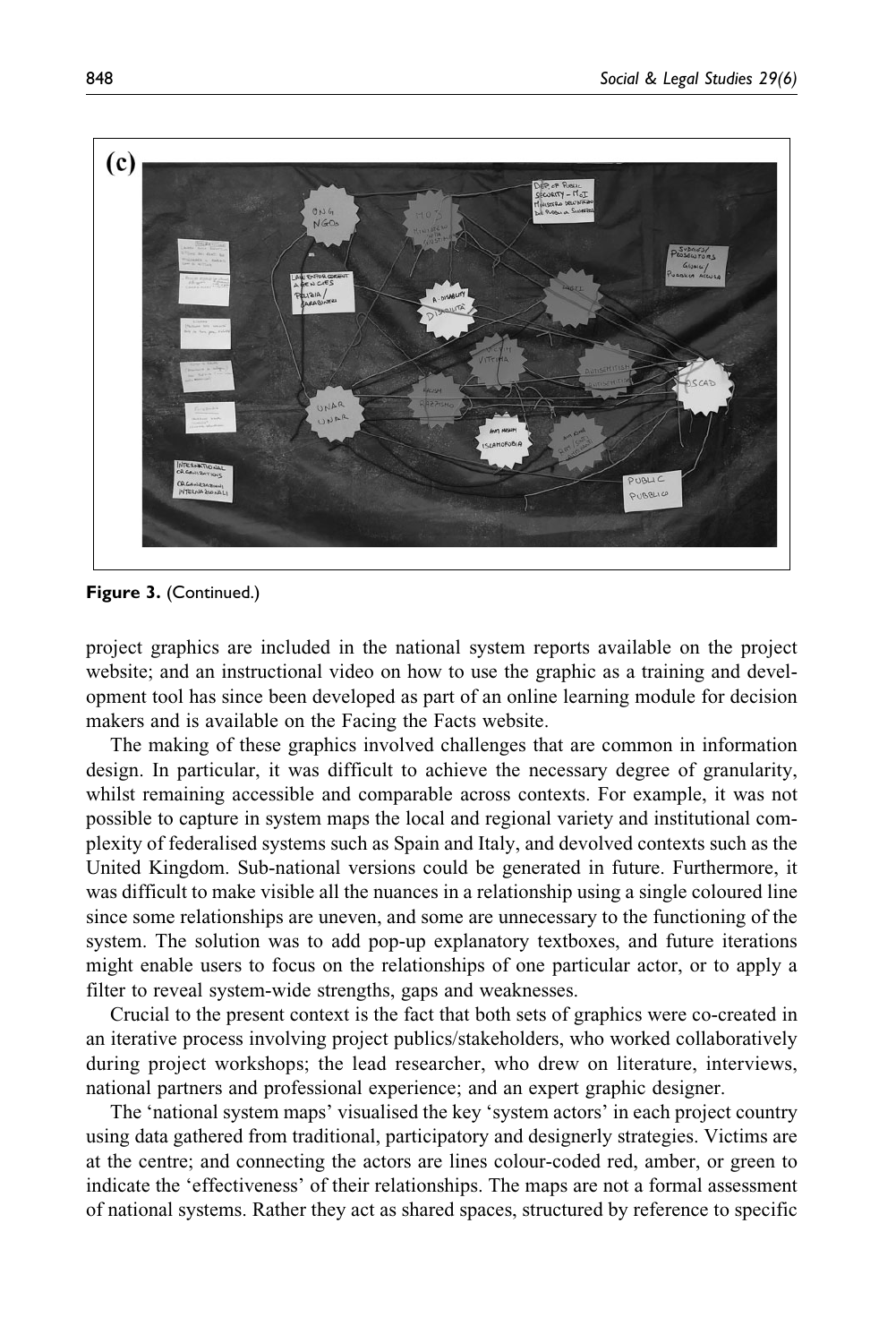

Figure 4. National system map. Designer Jonathan Brennan. Image © CEJI 2019. Reproduced with permission.

actors, institutions and standards; in which publics/stakeholders can co-identify problems and possible solutions; and which can be amended as and when new data becomes available or circumstances change.

The 'journey of a hate crime case' graphic visualised, from the perspective of a victim, the stages at which hate crime may or may not be reported and/or recorded within the national system; what should be recorded, by whom and why; and the consequences of not recording.

Participant feedback makes clear that the formal graphics, including the processes by which they were made, succeeded in generating shared, structured-yet-free, spaces. Some feedback highlighted the practical value of making things visible and tangible in this way. For example, participants noted that 'it is really useful to see all agencies as part of the same picture', 'I can use this in my trainings with colleagues', and it 'presents findings that could take many pages to present in narrative form'; and advised that the graphic should be made easily downloadable; to be consulted, annotated and updated in paper form during future non-project-related trainings and other activities. Some reported an imaginative engagement with the graphics. For example, one responded to the pathway imagery used in the 'journey' graphic with the observation that in fact the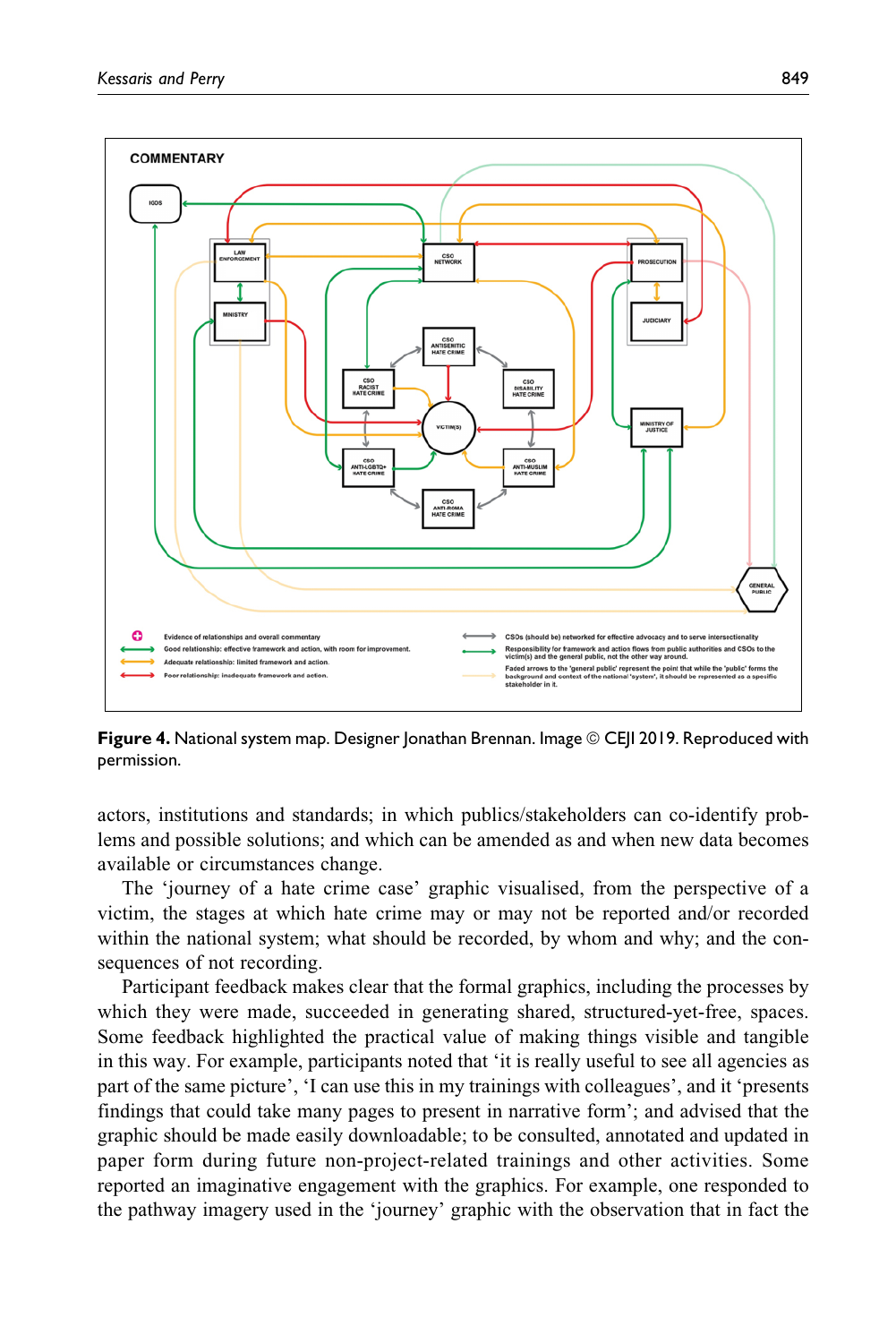

Figure 5. Journey of a hate crime case (English language version). Designer Jonathan Brennan. Image CC BY-NC-ND CEJI 2019.

'victim experience is actually more like a maze, where victims can bump into walls, feeling stuck and not knowing where to go'. Others emphasised how the graphic enable them to be critical (of themselves, of the graphic, and of the real-world context). For example, one public authority stakeholder said that by visualising the process from the perspective of the victim, the graphic 'highlights the fact that our criminal justice system does not take this approach'; another indicated that the image did not adequately convey the 'hostile' environment experienced by victims of hate crime; a number of participants noted that the graphic does not capture the pre-reporting or post-sentencing stages of the journey, meaning that important local authority, probation and prison functions are not represented; and others that it does not include all victim groups. A solution might be to develop additional graphics, including animations, to represent these other aspects.

The impact of the artefacts has been wide-ranging. Over the course of the project, both during participatory workshops and in consultations, the formal graphics became shared spaces into which participants could feed suggestions about the graphics themselves, and about how the project as a whole could be continually improved. Furthermore, they have been used in digital form in online learning for a national Ombudsperson's institution, and for national policy makers (Facing all the facts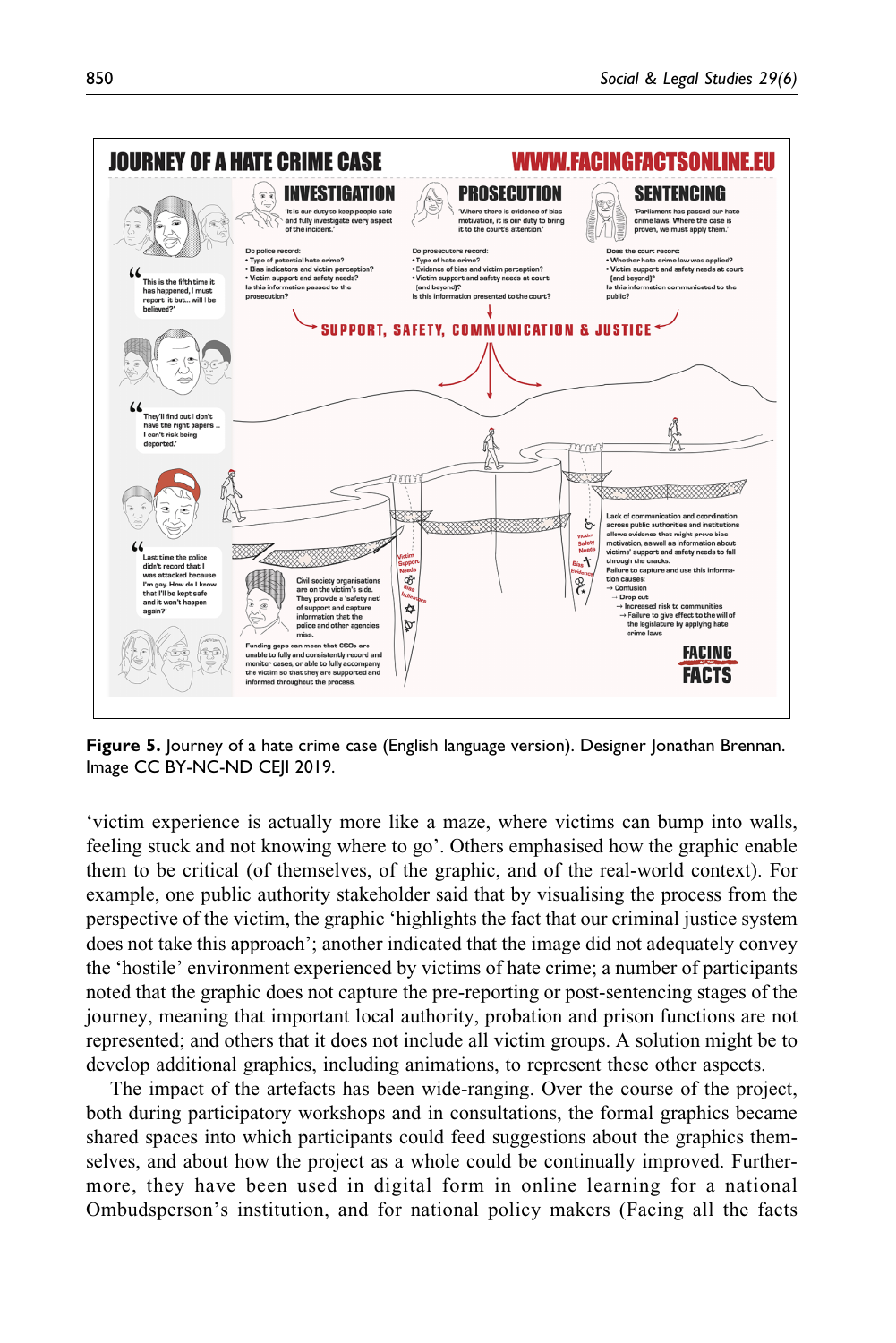website); and in physical form, as a place to note down national level gaps and opportunities, both by police officers in a European train the trainer event and by a wider range of publics/stakeholders during a national conference to share the interim project findings (Facing All the Facts, 2018). At the same time, the visual structure of both the formal graphics and the collaborative prototypes embedded and reinforced three propositions underpinning the project: that victims ought to be at the centre; that hate crime data recording relies on a 'system'; and that this system is composed, and reliant on the quality, of relationships between system actors. By working within the artefacts the participants reinforced the legitimacy of those propositions. As a result, the artefacts, the research process and the research findings all became more robust; and publics/ participants to gain a sense of ownership over the artefacts and the research project. All of this improved he likelihood that the project would result in meaningful change.

#### Conclusion

Academic researchers often explicitly or implicitly treat knowledge as a 'gift'. This is a double mischaracterisation: knowledge cannot be 'transmitted unchanged from one person to another', for it 'changes as it passes from person to person through social networks, as people adapt it to their own contexts and needs'; and those 'receiving' knowledge 'may not appreciate it' or 'be able to use it' especially if their 'needs and preferences' are unknown to the 'giver' (Reed, 2018: 6). When academics and nonacademics work together to co-produce research, or to produce research that is at least participatory in orientation, they can generate not only 'both academic insight and public benefit', but 'potentially also *different* (and *greater*) intellectual insights' than either can achieve working alone (Campbell and Vanderhoven, 2016: 14–15). This is in part because '[s]ocial innovation occurs when people, expertise and material assets come into contact in a new way that is able to create new meaning and ... opportunities' (Manzini, 2015: 77).

The evolution of the Facing All the Facts project methodology is a case in point. It was always intended to be participatory, and the relevance of formal graphic artefacts was identified early on by the core project team. But it was only once the project was underway that methodological conversations between the co-authors of this paper generated the insight that the designerly strategies might be of use. Perry has spent her career working with people affected by hate crime, and on policy responses to hate crime; and uses that experience to generate critical insights into the dominant academic and policy conceptualisations of hate crime. Perry-Kessaris has spent her career conducting research that is empirically grounded, theoretically-informed but only recently, and with the aid of training in design, with the intention of generating meaningful change beyond academia ('impact'). As Campbell and Vanderhoven (Campbell and Vanderhoven, 2016: 17) would expect, the methodological consultations underpinning this article have improved our individual 'relevance' and 'rigour', and produced insights that would otherwise not have been possible.

Throughout the paper we have drawn attention to some specific risks that surfaced around the project methodology, such as over-simplification in graphics, and alienation among workshop participants. To these we now add some general cautions relating to the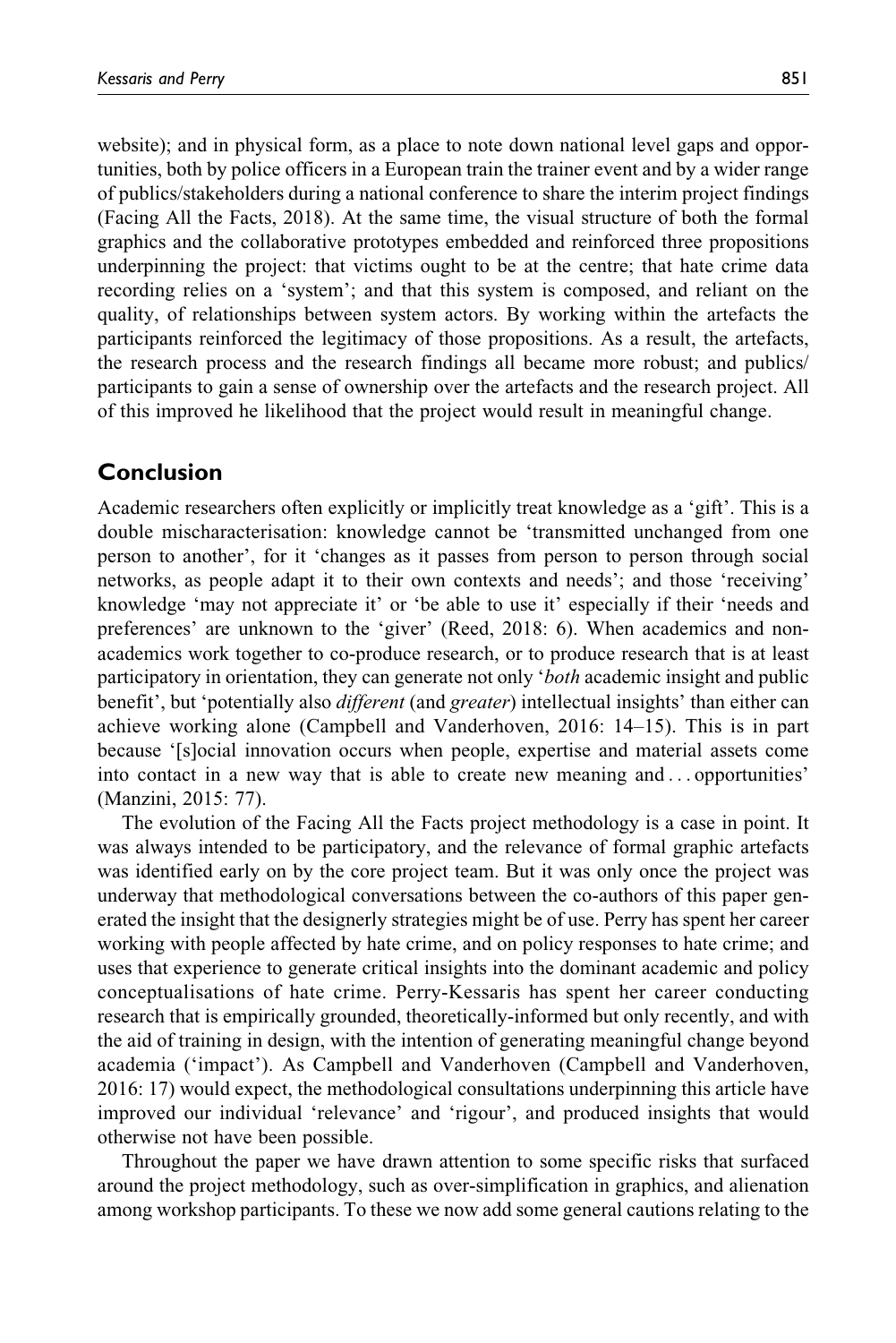observation that participatory and designerly strategies are not always suitable. Firstly, most academics are not interested and/or not equipped to generate and sustain longterm 'two-way, trusting relationships' (Reed, 2018: 6 and 67) with publics/stakeholders, and many topics that they research are unsuited to it (Campbell and Vanderhoven, 2016: 27). Crucially, '[c]o-production involves learning', so it 'requires flexibility ... to enable responsiveness as mutual understanding evolves, initial assumptions prove shaky or circumstances change' (Campbell and Vanderhoven, 2016: 20). For example every aspect of Facing All the Facts – form the iterative co-creation of national reports and graphic artefacts, to the organisation and facilitation of workshops – was delicate, complex and resource-intensive; requiring secure access to, and intense interaction with, diverse public/stakeholders. It was only possible due to the unique blend of expertise and experience brought by Perry as lead project researcher. Having performed hate crimerelated roles within public authority and CSO institutions across national and international contexts over many years, she is familiar with international terminology, national laws and criminal procedure as well as running workshops with simultaneous translation and facilitating exchange across CSO-public authority 'divides'.

Secondly, participants need persuading. Non-academic researchers, such as the public authority-civil society partnership behind Facing All the Facts, are more likely to work on topics and in networks that are inherently Mode 2-ready. To them the idea of generating and sustaining the necessary relationships with publics/stakeholders tends to be more natural, even essential. But even non-academic researchers can find it difficult to entice certain publics/stakeholders to participate in research, and to manage the associated diversity of publics/stakeholders and perspectives. For example, although key publics/stakeholders of the Facing All the Facts project were members of the public authority-civil society partnerships responsible for it, it was still necessary to entice individuals to attend workshops, remain for the duration and engage with a methodology-in-progress. The solution was to begin workshops with a formal introduction on the current situation around international implementation of standards on hate crime reporting and recording, so by the time they were asked to participate in unfamiliar activities such as prototyping they had already gained something that they recognised as solid and valuable to take back to the office. As Mark Reed puts it, 'people value research for its ability to provide them with answers to questions; knowledge that is new to them, relevant, interesting and useful'. Sometimes researchers are 'so focused on generating completely new knowledge' that they overlook the fact that their existing knowledge, built up over time that most cannot afford to invest, 'enables [them] to answer many of the questions that people care most about' (Reed, 2018: 78).

Thirdly, no research strategy is 'neutral' – all 'originate in, derive meaning from, and effect recursive impacts upon human actors'; they 'entail choices' (Perry-Kessaris, 2019). For example, participatory strategies involve 'making decisions about who is invited to participate, how participation is enabled, which tools are used, and how the outcomes of such an activity shape what goes forward' (Kimbell, 2015: 64). Campbell and Vanderhoven (2016: 23 et seq.) suggest that participatory workshops are only appropriate when the wider national political context within which they occur is 'democratic'. Although it makes sense to be cautious, it seems inappropriate to exclude out of hand situations where democracy is lacking – indeed in these cases participation in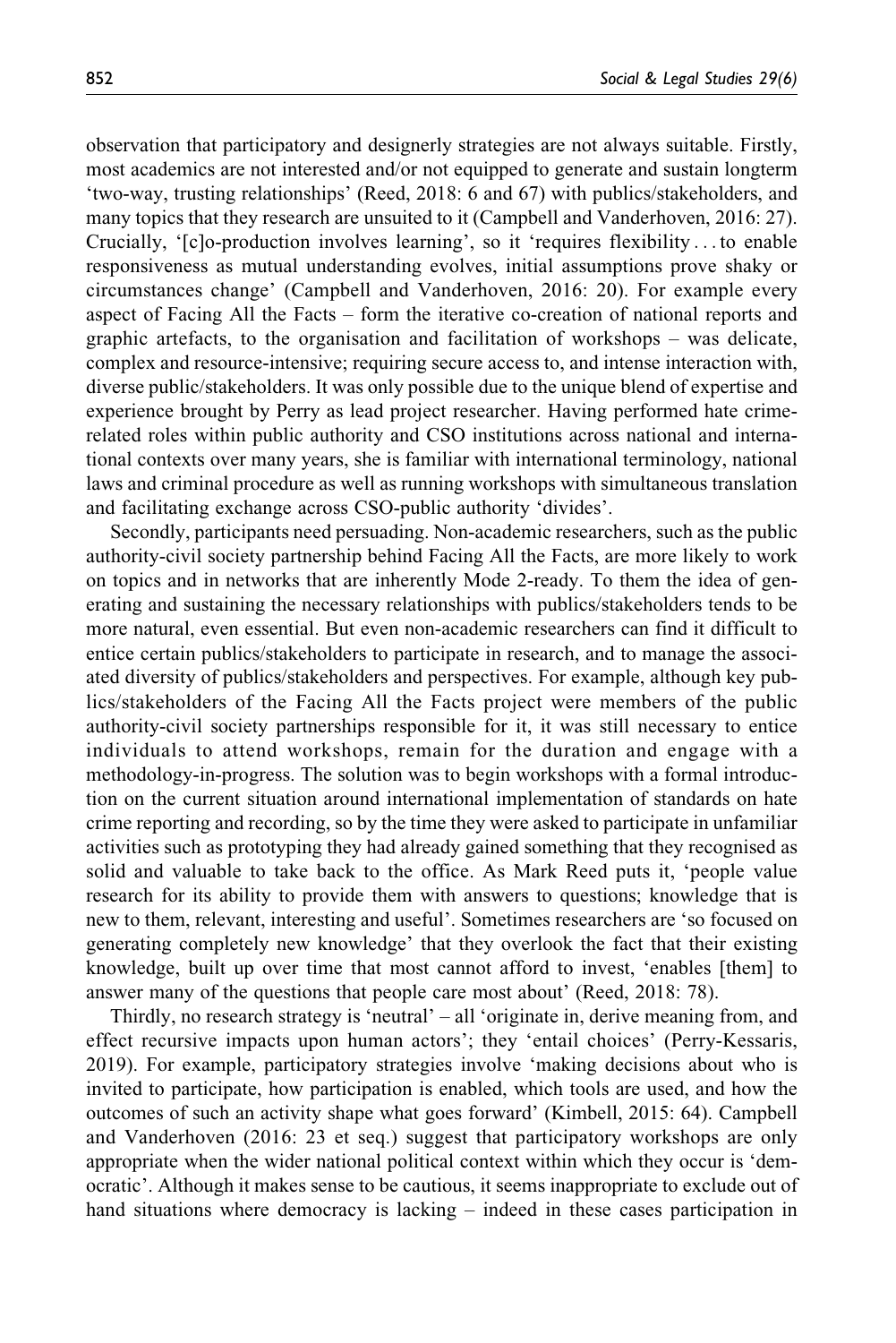research might be seen as a rare democratic opportunity (See also Bergold and Thomas, 2012: 10–20). Likewise any given design either 'serves or subverts the status quo'; is the product of the ideologies, 'values and assumptions in which it was created'. Design also relies on communication, which is a non-universal and 'volatile process' in which 'misinterpretation' is an ever-present danger (Pater, 2016: 2 and 3). The risk of miscommunication is amplified in multilingual and comparative sociolegal contexts such as the Facing All the Facts project in which, for example, simultaneous translation was required for two thirds of the workshops.

Design is not alone in making things visible and tangible. For example, a growing multi-disciplinary literature highlights the insights that can be triggered by 'creative methods' (James and Brookfield, 2014) and material methods (Woodward, 2020), including the physical experience of making (Gulliksen et al., 2016; Ingold, 2013). Even within the legal sphere those who take an economic approach to law use graphs, legal geographers use maps, and law and art specialists refer to images and objects. What is distinctive about designers is their 'expertise in materialising future possibilities' (Julier and Kimbell, 2016: 41) by creating structured-yet-free spaces in which we can focus in practical critical and imaginative ways on the intersection between the actual and the potential. And it is this that makes their ways so relevant to impact-curious sociolegal researchers.

#### Authors' Note

Amanda Perry-Kessaris [<a.perry-kessaris@kent.ac.uk>](mailto:a.perry-kessaris@kent.ac.uk) is Professor of Law at Kent Law School investigating how design research can enhance sociolegal research. Joanna Perry <[joannaeperry](mailto:joannaeperryconsulting@gmail.com) [consulting@gmail.com](mailto:joannaeperryconsulting@gmail.com)> is an independent international consultant on hate crime policy, law and practice; an associate research fellow at the Institute for Criminal Policy Research at Birkbeck, University of London; and was lead researcher on the Facing All the Facts project. They consulted throughout the project on participatory and designerly aspects of the methodology.

#### Acknowledgements

Many thanks to Davina Cooper, Paul Giannasi, Rosemary Hunter, Suhraiya Jivraj, Deger Ozkaramanli, Robin Sclafani, Sally Sheldon and Dermot Walsh for generously commenting on earlier drafts; and anonymous reviewers for useful comments.

#### Declaration of Conflicting Interests

The author(s) declared no potential conflicts of interest with respect to the research, authorship, and/or publication of this article.

#### Funding

The author(s) disclosed receipt of the following financial support for the research, authorship, and/ or publication of this article: The Facing all the Facts project which underpins this article was funded by the European Union Rights, Equality and Citizenship Programme (JUST/2015/RRAC/ AG/TRAI/8997) with a consortium of 3 law enforcement and 6 civil society organisations across 8 countries. A complete list of consortium members can be found at [https://www.facingfacts.eu/](https://www.facingfacts.eu/european-report/) [european-report/](https://www.facingfacts.eu/european-report/).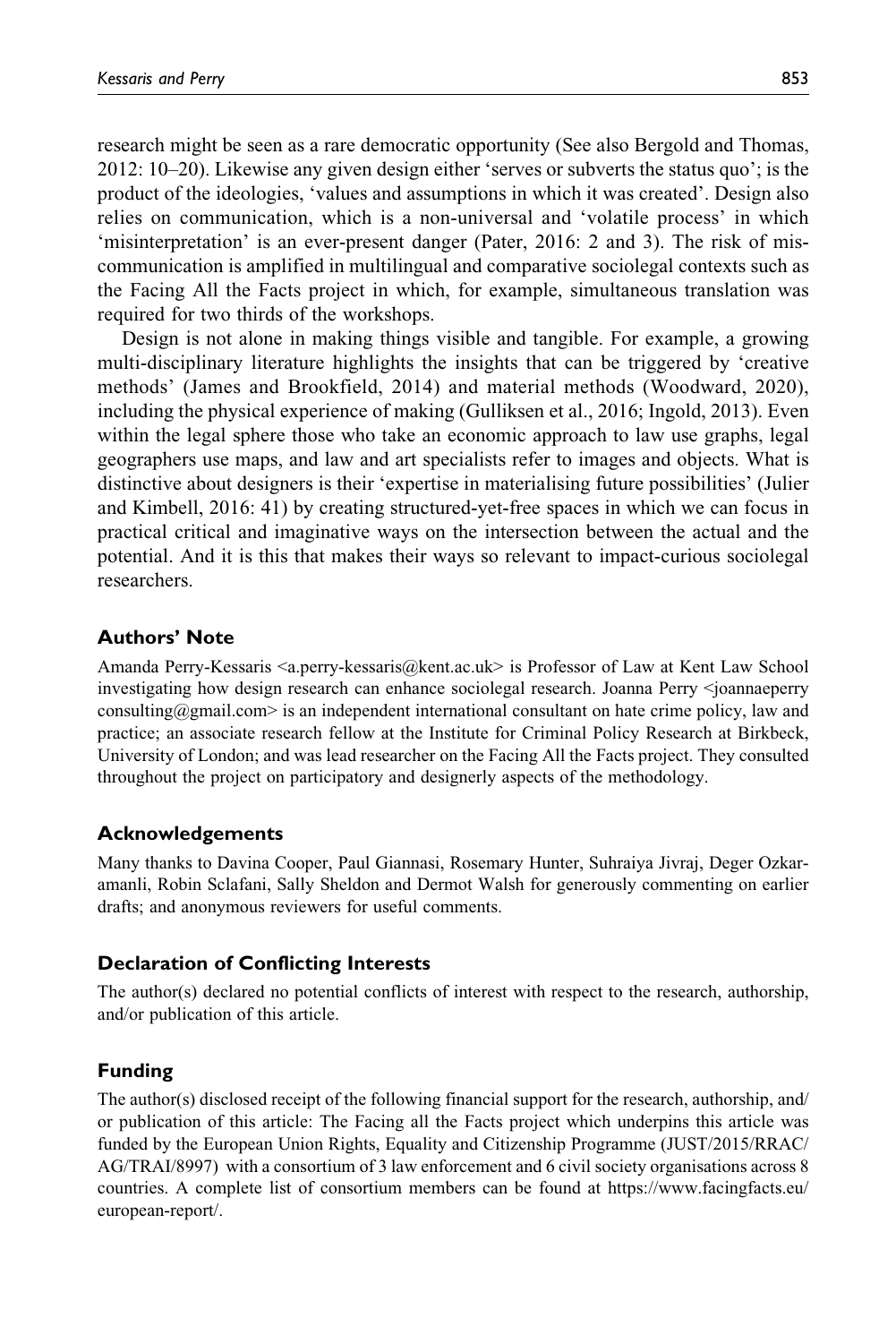#### ORCID iD

Amanda Perry-Kessaris <https://orcid.org/0000-0002-1341-2392>

#### **Notes**

- 1. We use Mark Reed's (2018: 59 and 64) term 'publics/stakeholders' (rather than 'beneficiaries' or 'stakeholders' or 'users') in order to capture those often partially overlapping people who might be, on the one hand, affected (positively or negatively) by the research and, on the other hand, able to affect (positively or negatively) the research process.
- 2. See for example the top-rated impact case studies submitted by the School of Law, University of Ulster for REF2014 (REF2014 website, 2014). See also McNamara (2018).
- 3. We use the term 'victim/s' because it is the term most commonly used in relevant reports, standards and laws. We recognise the fact that many who have experienced hate crime may prefer labels such as 'survivor'.
- 4. A full list of partners can be found at the project website. It was co-ordinated by CEJI-A Jewish Contribution to Inclusive Europe, as part of a wider civil society initiative, Facing Facts, which works across civil society and public authorities to improve the recognition and recording of (and responses to) hate crime and hate speech at the national level and beyond. Once disseminated via project reports, e-learning modules and events, the wider project will influence police officers, prosecutors, policy makers and CSOs across Europe. The project was funded by the European Union's Rights, Equality and Citizenship Programme and followed ethical guidance from its academic and policy advisory group, the standards of the project co-ordinator (CEJI – A Jewish Contribution to an Inclusive Europe) and the Socio-Legal Studies Association Statement of Principles of Ethical Research Practice (2001).
- 5. The international standards are drawn from legal sources, such as CERD, 1965, judgments of the European Court of Human Rights, and obligations to collect and share data specified by the Victim's Rights Directive 2012/29 EU; from non-binding recommendations such as OSCE Ministerial Council Decisions and European Commission Against Racism and Intolerance (ECRI) Policy Recommendations; and from guidance produced by international organisations and CSOs including the International Lesbian, Gay, Bisexual, Trans and Intersex Association (ILGA) and Facing Facts.

#### **References**

- Bannon L, Bardzell J and Bødker S (2018) Reimagining participatory design—Emerging voices. ACM Trans Comput Hum Interact 25: 1.
- Bergold J and Thomas S (2012) Participatory research methods: a methodological approach in motion. Forum: Qualitative Social Research 13(1): Art 30.
- Campbell H and Vanderhoven D (2016) Knowledge That Matters: Realising the Potential of Co-Production. Manchester: N8 Research Partnership.
- Chakraborti N (2014) Introduction and overview. In: Chakraborti N and Garland J (eds) Responding to Hate Crime: The Case for Connecting Policy and Research. Bristol: Policy Press.
- Chakraborti N and Garland J (2012) Reconceptualizing hate crime victimization through the lens of vulnerability and 'difference'. Theoretical Criminology 16(4): 499–514.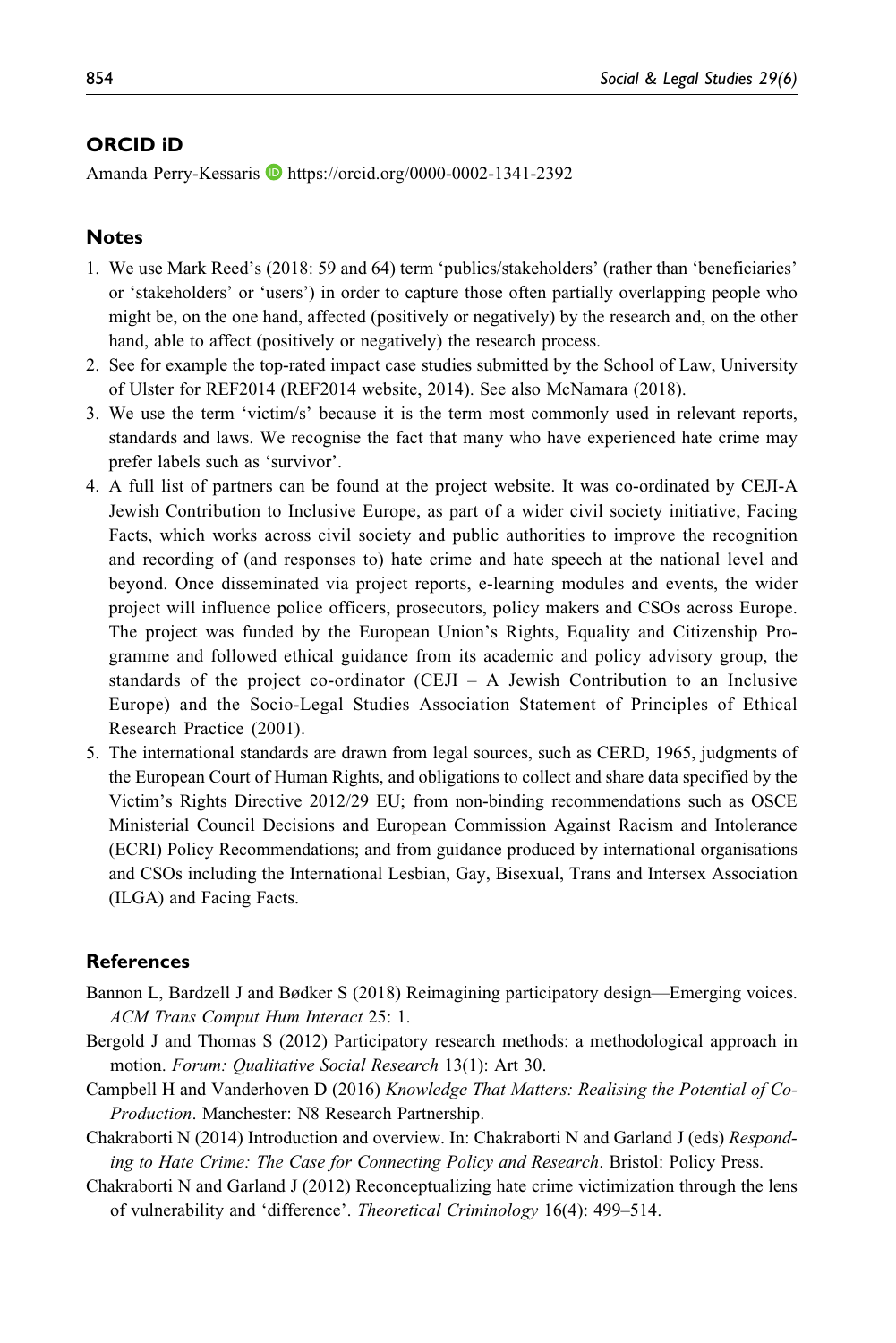- Convention on the Elimination of All Forms of Racial Discrimination UN General Assembly (CERD) (1965) International Convention on the Elimination of All Forms of Racial Discrimination, 21 December, United Nations, Treaty Series, Vol. 660, p. 195.
- Cotterrell R M B (1998) Why must legal ideas be interpreted sociologically? Journal of Law and Society 25(2): 171–192.
- Cotterrell RMB (2018) Sociological Jurisprudence: Juristic thought and Social Inquiry. Abingdon: Routledge.
- Cross N (2006) Designerly Ways of Knowing. London: Springer Verlag.
- Creutzfeldt N, Mason M and McConnachie K (ed.) (2019) Routledge Handbook of Socio Legal Theory and Methods. Routledge.
- Emilson A (2014) Designing conditions for the social. In: Ehn P, Nilsson EM and Topgaard R (eds) Making Futures: Marginal Notes on Innovation, Design and Democracy. Cambridge: MIT Press.
- European Union Agency for Fundamental Rights (FRA) (2012) Making hate crime visible in the European Union: acknowledging victims' rights. Available at: [http://fra.europa.eu/sites/](http://fra.europa.eu/sites/default/files/fra-2012_hate-crime.pdf) [default/files/fra-2012\\_hate-crime.pdf](http://fra.europa.eu/sites/default/files/fra-2012_hate-crime.pdf) (accessed April 15 2019).
- European Union Agency for Fundamental Rights (FRA) (2018) Hate crime recording and data collection practice across the EU. Available at: [https://fra.europa.eu/sites/default/files/fra\\_](https://fra.europa.eu/sites/default/files/fra_uploads/fra-2018-hate-crime-recording_en.pdf) [uploads/fra-2018-hate-crime-recording\\_en.pdf](https://fra.europa.eu/sites/default/files/fra_uploads/fra-2018-hate-crime-recording_en.pdf) (accessed 22 April 2019).
- Facer K and Enright B (2016) Creating Living Knowledge: The Connected Communities Programme, Community-University Relationships and the Participatory Turn in the Production of Knowledge. Bristol: University of Bristol/AHRC.
- Facing All the Facts website (n.d.) Available at:<https://www.facingfacts.eu/page/facing-all-facts> (accessed 12 May 2019).
- Facing All the Facts (2018) Facing all the facts: for a collaborative approach to tacking hate crime and hate speech' Report on multi-media conference held in Brussels on 11 December 2018. Available at:<https://indd.adobe.com/view/9edd5af5-45df-483d-80f4-6a00d4c52a3d> (accessed 14 April 2019).
- Gibbons M, Limoges C, Nowotny H, et al. (1994) The New Production of Knowledge: The Dynamics of Science and Research in Contemporary Societies. London: Sage.
- Gulliksen M S, Dishke-Hondzel C, Härkki T, et al., (2016) Embodied making and design learning. Form Akademisk 9(1). Special Issue from Learn X Design-conference DRS/CUMULUS, Chicago 2015.
- Haapio H and Hagan M (2016) Design patterns for contracts. In: Schweighofer E, et al. (eds) Networks. Proceedings of the 19th International Legal Informatics Symposium IRIS 2016. Wein: Oüsterreichische Computer Gesellschaft OCG / books@ocg.at, pp. 381–388.
- Hall N (2013) Hate Crime. Abingdon: Routledge.
- IDEO (2015) The Field Guide to Human Centred Design. Palo Alto, CA: Author.
- Iganski P (2008) Hate Crime and the City. Bristol: Policy Press.
- Ingold T (2013) Making: Anthropology, Archaeology, Art and Architecture. Abingdon: Routledge.
- Innes J E and Booher J E (1999) Consensus building as role playing and bricolage: toward a theory of collaborative planning. Journal of the American Planning Association 65(1): 9–26.
- James A and Brookfield S D (2014) Engaging Imagination: Helping Students Become Creative and Reflective Thinkers. San Francisco: Jossey-Bass.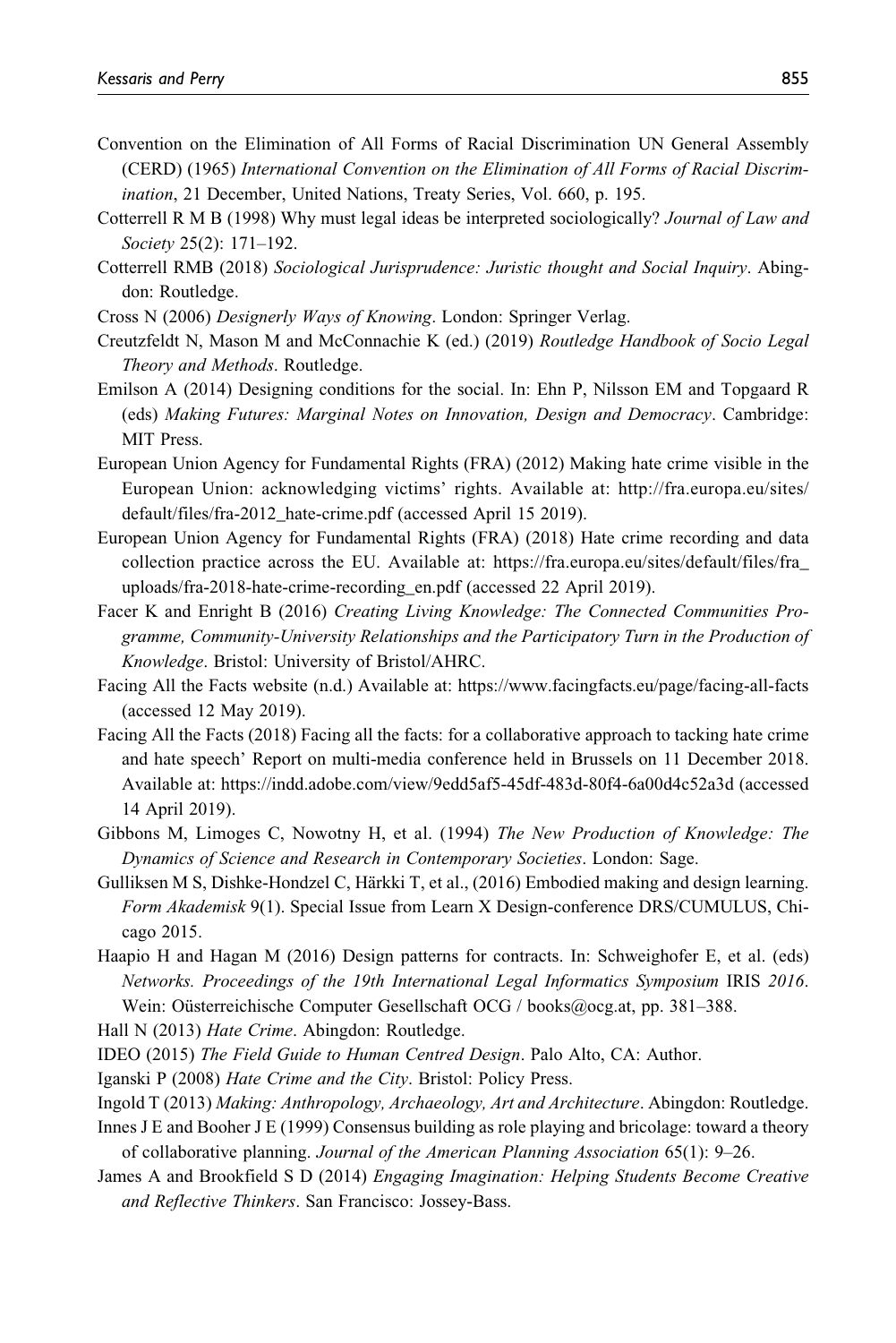- Julier G and Kimbell L (2016) Co-producing Social Futures through Design Research. Brighton: University of Brighton.
- Kimbell L (2011) Rethinking design thinking: Part I. *Design and Culture* 3(3): 285–306.
- Kimbell L (2012) Rethinking Design Thinking: Part II. Design and Culture 4(2): 129–148.
- Kimbell L (2015) Applying Design Approaches to Policy Making: Discovering PolicyLab. Brighton: Brighton University.
- Manzini E (2015) Design, when Everybody Designs. London: MIT Press.
- McDermont, M with the Productive Margins Collective (2018) Alternative imaginings of regulation: an experiment in co-production. Journal of Law and Society 45(1): 156.
- McNamara L (2018) Understanding research impact in law: the research excellence framework and engagement with UK governments. King's Law Journal 29(3): 437–469.
- Murray R, Caulier-Grice J and Mulgan G (2010) The Open Book of Social Innovation. Young Foundation / NESTA, March 2010.
- Nowotny H, Scott P and Gibbons M (2001) Re-thinking Science: Knowledge and the Public in an Age of Uncertainty. Cambridge: Polity Press.
- ODIHR (2014) Hate Crime Data Collection and Monitoring: A Practical Guide Publisher Organization for Security and Co-operation in Europe. Available at: [https://www.osce.org/files/f/](https://www.osce.org/files/f/documents/3/a/124533.pdf) [documents/3/a/124533.pdf](https://www.osce.org/files/f/documents/3/a/124533.pdf)
- OSCE Decision No. 9/09 on combating hate crimes<https://www.osce.org/cio/40695>
- OSCE Office for Democratic Institutions and Human Rights (ODIHR) (2009) Hate Crime Laws: A Practical Guide. Available at:<https://www.osce.org/odihr/36426> (accessed 12 October 2019).
- OSCE Office for Democratic Institutions and Human Rights (ODIHR) (2018) Hate Crime Reporting 2017. Available at:<http://hatecrime.osce.org/what-do-we-know> (accessed 15 April 2019).
- Participatory Methods website. Institute of Development Studies (n.d.). Available at: [https://www.](https://www.participatorymethods.org) [participatorymethods.org](https://www.participatorymethods.org) (accessed 14 April 2019).
- Passera S (2015) Flowcharts, Swimlanes, and timelines Alternatives to prose in communicating legal-bureaucratic instructions to civil servants. Journal of Technical and Business Communication 32(2): 229–272.
- Pater R (2016) The Politics of Design: A (Not So) Global Manual for Visual Communication. Amsterdam: BIS.
- Perry (2009) At the intersection: hate crime policy and practice in England and Wales. Safer Communities 8(4): 9–18. DOI: 10.1108/17578043200900033
- Perry J (2014) Evidencing the case for hate crime. In: Chakraborti N and Garland J (eds) Responding to Hate Crime: The Case for Connecting Policy and Research. Bristol: Policy Press, pp. 71–84.
- Perry J (2016) A shared global perspective on hate crime? Criminal Justice Policy Review 27(6): 610.
- Perry-Kessaris A (2017) The pop-up museum of legal objects project: an experiment in "sociolegal design." Northern Ireland Legal Quarterly 68(2): 225-244.
- Perry-Kessaris A (2019) Legal design for practice, activism, policy and research. Journal of Law and Society 46(2): 185–210.
- ProtoPublics website (n.d.) Available at:<https://protopublics.org/project-5/> (accessed 17 April 2019).
- Reed M (2018) The Research Impact Handbook. Fast Track Impact.